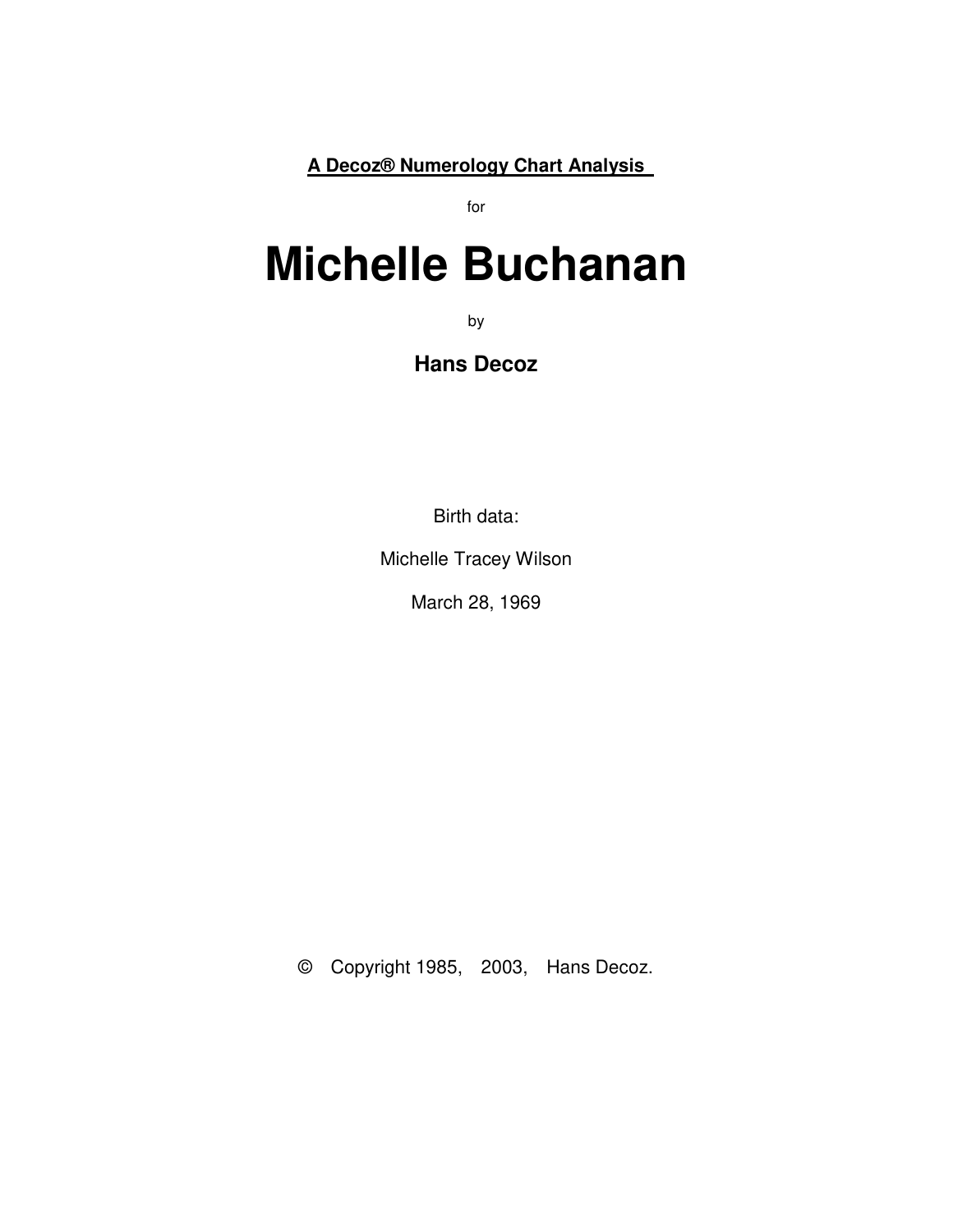# **TABLE OF CONTENTS**

| <b>INTRODUCTION</b>     | 4  |
|-------------------------|----|
| LIFE PATH               | 4  |
| <b>BIRTHDAY</b>         | 6  |
| <b>EXPRESSION</b>       | 7  |
| <b>MINOR EXPRESSION</b> | 8  |
| <b>HEART'S DESIRE</b>   | 9  |
| <b>PERSONALITY</b>      | 11 |
| <b>MATURITY</b>         | 12 |
| <b>KARMIC LESSONS</b>   | 13 |
| <b>CHALLENGES</b>       | 13 |
| <b>PINNACLES</b>        | 16 |
| <b>CYCLES</b>           | 19 |
| <b>ESSENCE</b>          | 20 |
| PERSONAL YEARS          | 21 |
| PERSONAL MONTHS         | 23 |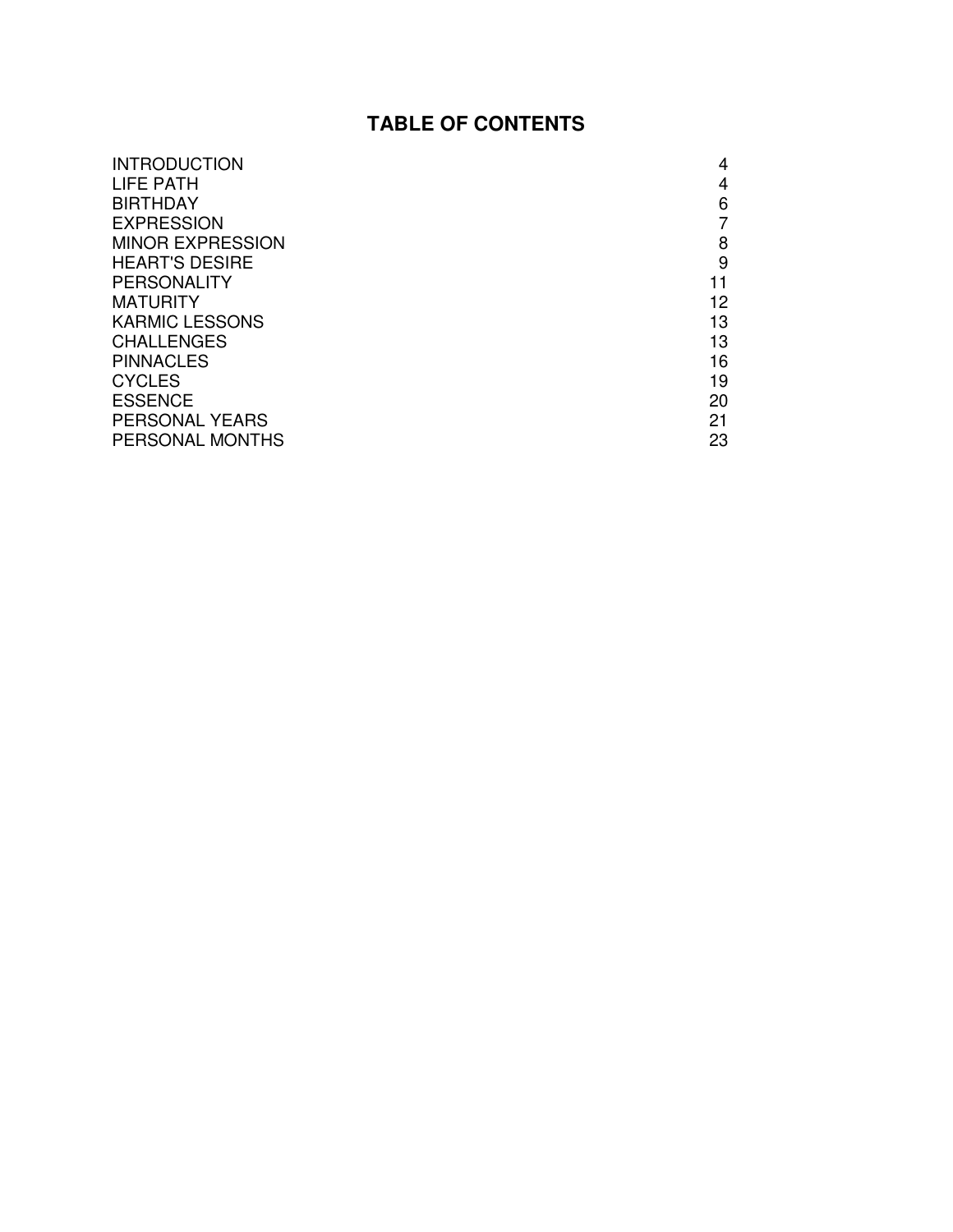# **SUMMARY**

Birth name: Michelle Tracey Wilson Short name: Michelle Buchanan Birth date: March 28, 1969

| Your Life Path is 11/2                               | 5                |
|------------------------------------------------------|------------------|
| Your Birthday is 28                                  | 6                |
| Your Expression is 24/6                              | $\overline{7}$   |
| Your Minor Expression is 5                           | $\boldsymbol{9}$ |
| Your Heart's Desire is 11/2                          | 9                |
| Your Personality is 13/4                             | 11               |
| Your Maturity is 8                                   | 12               |
| Your First Challenge is 2                            | 14               |
| Your Second Challenge is 6                           | 14               |
| Your Third Challenge is 4                            | 15               |
| Your Fourth Challenge is 4                           | 15               |
| Your First Pinnacle (from birth until age 34) is 4   | 16               |
| Your Second Pinnacle (from age 35 until age 43) is 8 | 17               |
| Your Third Pinnacle (from age 44 until age 52) is 3  | 18               |
| Your Fourth Pinnacle (from age 53) is 1              | 18               |
| Your First Cycle (from birth until age 25) is 3      | 19               |
| Your Second Cycle (from age 26 until age 52) is 1    | 19               |
| Your Third and last Cycle (from age 53) is 7         | 20               |
| Your Essence at the age of 44 is 17/8                | 20               |
| Your Essence at the age of 45 is 17/8                | 21               |
| Your Personal Year for 2014 is 2                     | 22               |
| Your Personal Year for 2015 is 3                     | 22               |
| Your Personal Month for January 2014 is 3            | 23               |
| Your Personal Month for February 2014 is 4           | 23               |
| Your Personal Month for March 2014 is 5              | 24               |
| Your Personal Month for April 2014 is 6              | 24               |
| Your Personal Month for May 2014 is 7                | 25               |
| Your Personal Month for June 2014 is 8               | 25               |
| Your Personal Month for July 2014 is 9               | 26               |
| Your Personal Month for August 2014 is 1             | 27               |
| Your Personal Month for September 2014 is 2          | 27               |
| Your Personal Month for October 2014 is 3            | 28               |
| Your Personal Month for November 2014 is 4           | 28               |
| Your Personal Month for December 2014 is 5           | 28               |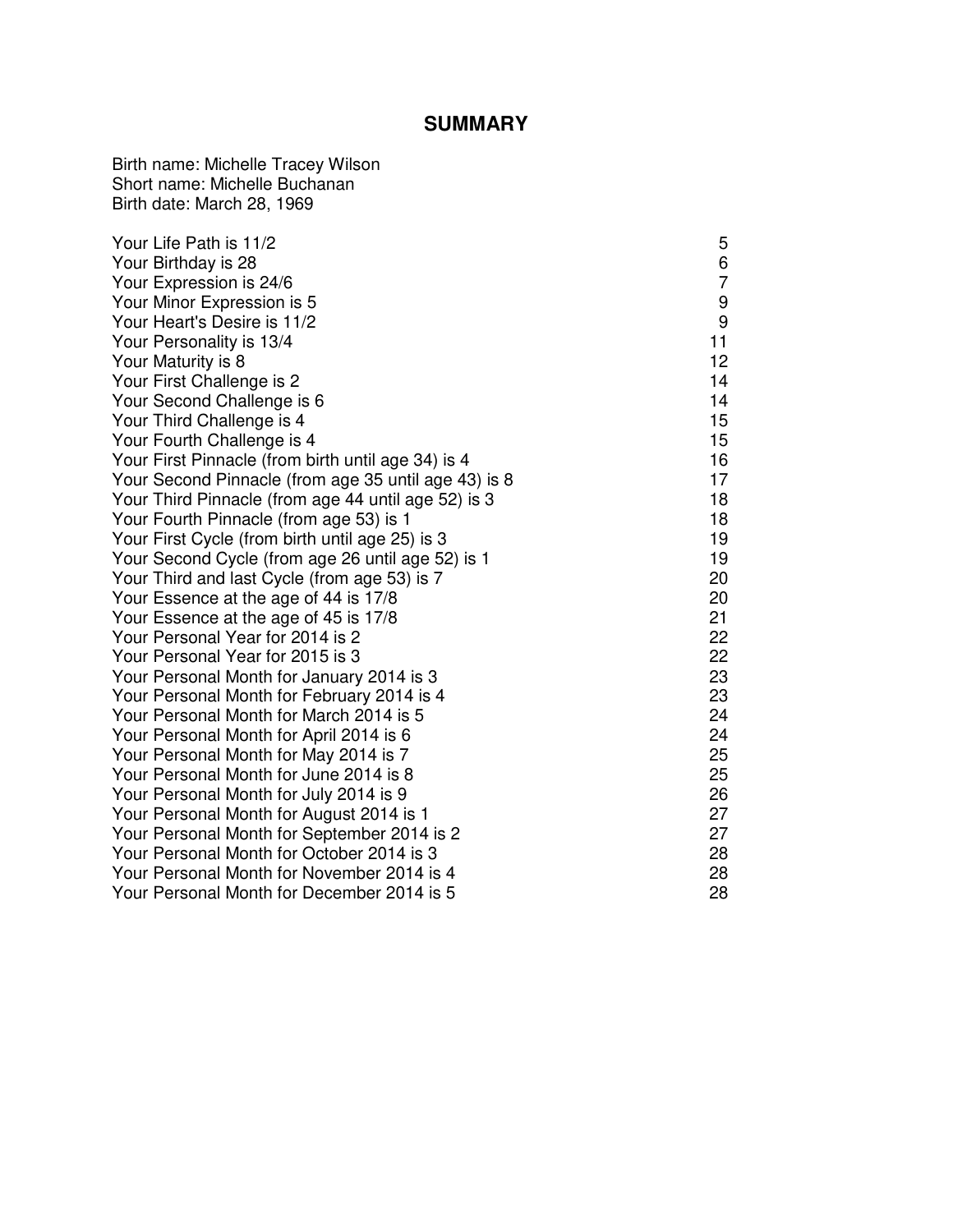# **INTRODUCTION**

About your Personal Reading

 This reading was composed for you personally, Michelle, and is based on your full name at birth, your date of birth, and the name you now use to introduce yourself. Please check your birth data on the title page to make sure the names and date of birth used are correct.

 If you have two or more middle names or last names, you may find the names strung together. This is necessary to make Transit and Essence cycles function correctly. For example, the name John Patrick Henry Hancock would appear on the title page as John PatrickHenry Hancock.

 Michelle, your Personal Numerology Reading describes all aspects of your chart as they are understood in numerology, accurately and in-depth.

 Each chapter starts with a short introduction telling you where this particular number is found and how it affects you. This is followed by the number itself. Often, you will find a double digit number followed by a single digit.

 The meaning of your number is then explained in easy to read language. Michelle, you don't need to know anything about numerology to be able to enjoy and benefit from this reading.

I hope you will enjoy your reading.

# **LIFE PATH**

 If ever there was a moment of total transformation, it was the moment of your birth. In that instant, you stepped through a door in time into a new reality -- the reality of human life. The most important number in your numerology chart is based on the date of your birth, the moment when the curtain goes up in your life.

 Even at that moment, you were a person with your own unique character, as unique as your DNA. Everything that is you existed in potential, much like a play that is about to begin. Your entire life exists as a potential that has been prepared for. Michelle, you have ultimate freedom to do with your life as you like: To fulfill its potential completely, or to make some smaller version of yourself. It all depends upon your effort and commitment. You make the decisions to fulfill, to whatever extent, the potential life that exists within you. That is your choice. In this sense, the possible you is implicit during the moment of your birth.

 The Life Path number gives us a broad outline of the opportunities, challenges, and lessons we will encounter in this lifetime. Your Life path is the road you are traveling. It reveals the opportunities and challenges you will face in life. Your Life Path number is the single most important information available in your Personality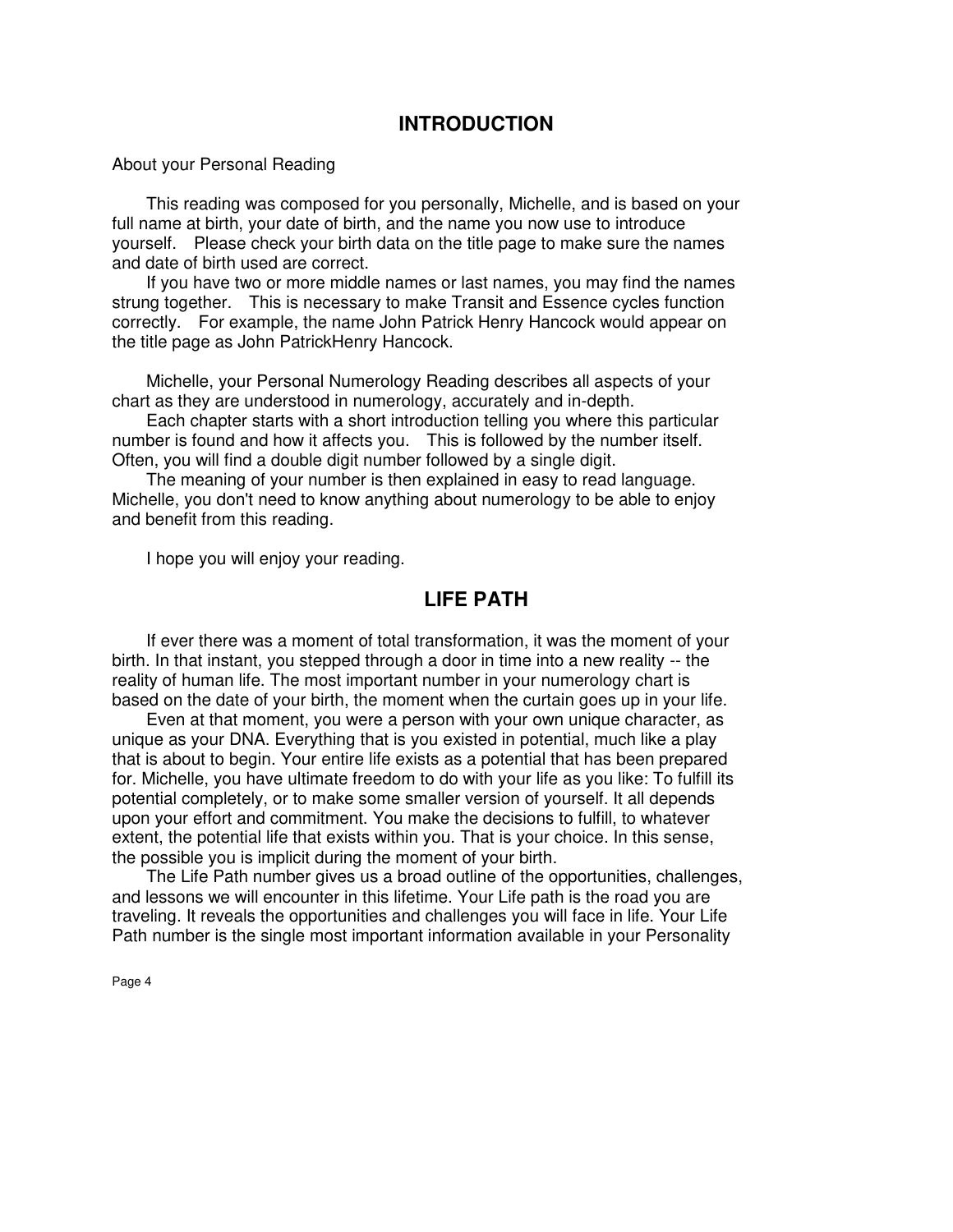#### Chart!

# *Your Life Path is 11/2*

 Michelle, you have the potential to be a source of inspiration and illumination for people. You possess an inordinate amount of energy and intuition. There is so much going on in your psyche that you are often misunderstood early in life, making you shy and withdrawn. You have far more potential than you know.

 You galvanize every situation you enter. You inspire people, but without your conscious effort. Energy seems to flow through you without your controlling it. This gives you both power and sometimes emotional turmoil.

 You are a channel for information between the higher and the lower, between the realm of the archetype and the relative world. Ideas, thoughts, understanding, and insight -- all of these can come to you without your having to go through a rational thought process. There seems to be a bridge, or connection, between your conscious and unconscious realms, attuning you to a high level of intuition through which even psychic information can flow.

 All of this amounts to a great capacity for invention. Many inventors, artists, religious leaders, prophets, and leading figures in history have had the 11 prominent in their chart.

 Because you are so highly charged, you experience the consequences of a two-edged sword. You possess great abilities, but indulge in much self-reflection and self- criticism. You often feel highly self-conscious. You are aware on some level that you stand out. Even when you try to blend with your environment, you often feel conspicuous, alien, and out-of-place.

 Michelle, you are blessed with a message, or a specific role to play in life. But you must develop yourself sufficiently to take full advantage of that opportunity. Until that time, your inner development takes precedence over your ability to materialize the great undertaking you were chosen to perform. Consequently, 11s seem to develop slowly, but they simply have more to accomplish in their evolution than the average person. Thus, your real success does not usually begin until maturity, between the ages of 35 and 45, when you have progressed further along your path.

 You may often be frustrated, largely because you have extremely high expectations of yourself. But these expectations can be unrealistic, and can prevent you from accomplishing anything. You can be very impractical, envisioning a skyscraper when all that was necessary was a two-story house.

 You may also suffer from bouts of confusion and lack of direction. This gives rise to loss of confidence and the onset of deep depression. The cause of these emotional problems is your lack of understanding of your own sensitivity and potential. Your desire to achieve some great ambition is enormous. However, a lack of confidence in your own ability to realize this dream may cause you much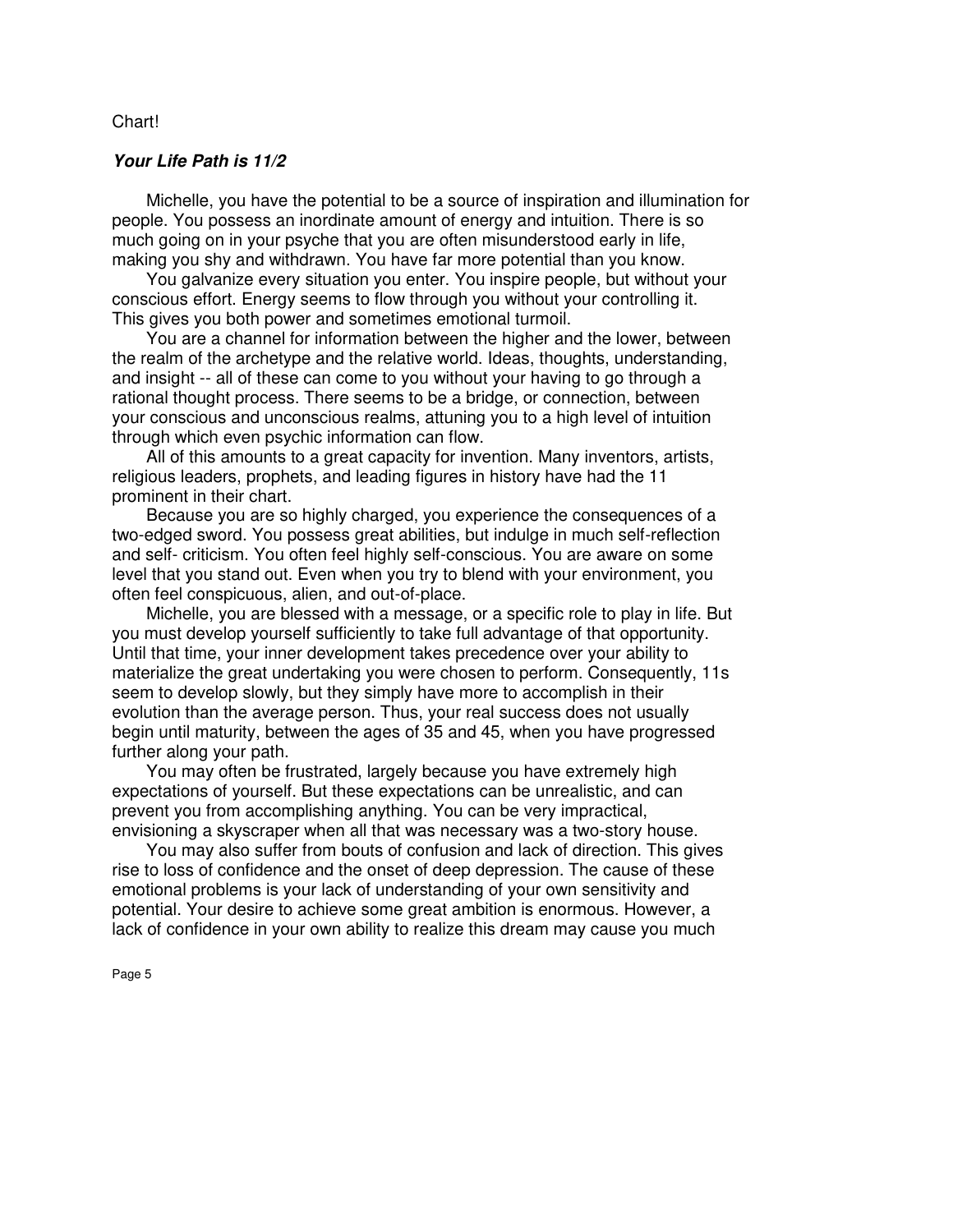frustration. You sense the enormous potential you possess, which requires equally enormous confidence in your ability to materialize your dream. Confidence is the key that unlocks your potential.

 On a strictly physical level, you must protect your nervous system, which is inordinately vulnerable to stress because of your acute sensitivity. Depression is often the result of long periods of stress that have gone unrelieved. Seek out peaceful and harmonious environments, relaxing music, and follow a healthful diet in order to restore balance and peace.

 As an 11 Life Path, you are a highly charged version of the 2 and possess many of the characteristics and talents of that number.

 You can be extremely diplomatic and tactful. You are also patient and cooperative. You work well with groups and somehow find a way of creating harmony among diverse opinions. You enjoy music and poetry and require a harmonious environment. You have an eye for beauty and a fine sense of balance and rhythm. You have healing capabilities, especially in such fields as massage, acupuncture, physical therapy, and counseling.

 Michelle, you are a sensitive and passionate lover; your perceptiveness makes you aware of your partner's needs and desires, which you are able to fulfill with almost magical delicacy. However, when you feel you have been mistreated or jilted, you can react with devastating power, sometimes using personal criticisms vindictively.

You are a fine companion and possess a good sense of humor.

 When you have found your niche in life and begun to realize your true potential, your rewards will more than compensate for your trials earlier in life.

# **BIRTHDAY**

 The day you were born bears great significance in understanding who you are and where your talents lie. The day of birth indicates some special talent you possess. It is a gift to you that will help you along your Life's Path. Your day of birth is one of your four core numbers -- the Life Path, Expression, and Heart's Desire being the other three. It is the least significant of the four core numbers, but perhaps the most finite, in that it reveals a specific ability you possess in a marked degree.

#### *Your Birthday is 28*

 You possess a gift for leadership, but it is employed best through cooperative effort. Your means are generally gentle persuasion, rather than overt displays of power.

 You are unconventional, idealistic, and independent. Michelle, you are extremely ambitious. You possess much self confidence, but need much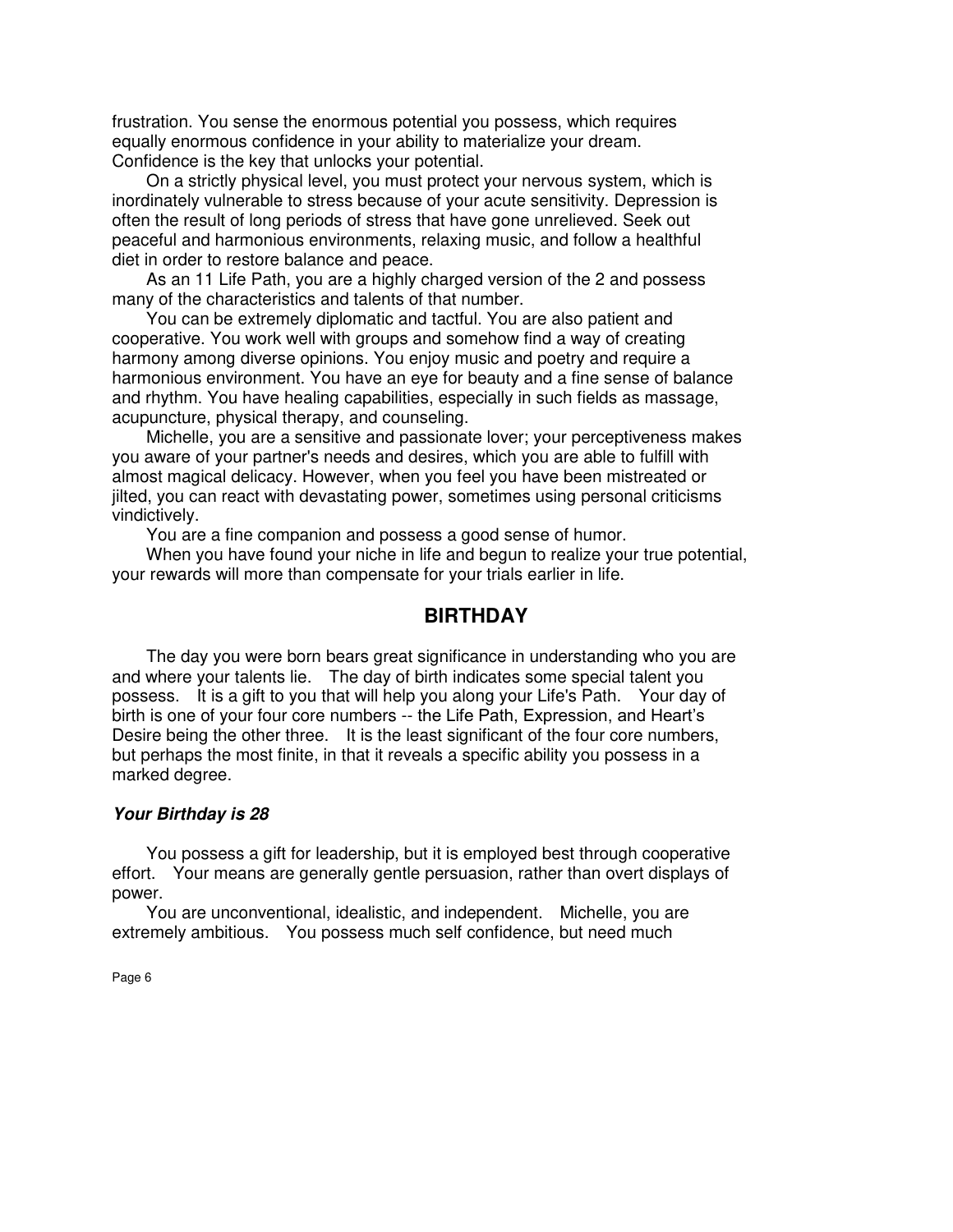encouragement.

 You have an exceptionally analytical and rational mind. You are an excellent planner, with a talent for directing and managing groups of people. You easily become frustrated with routine activities. You're willing to take risks.

 There is a pioneer spirit in you. You like to be on the frontier of whatever you are doing. Once a project is started, however, you prefer to turn it over to others to run and maintain. You are a great starter, but are not much interested in keeping the show going.

 Michelle, you can be very stubborn and rigid once you have committed to an idea -- something you do more than you realize. You tend to identify with your ideas and you do not like to change them; you have a powerful ego-bond with most of what you do, which makes compromise difficult for you.

 You are highly emotional and enjoy demonstrating your love. On the other hand, you can become irritated and angry easily, and are given to tantrums.

 You are highly creative and have a great mind for marshaling facts in order to sell ideas. You make a wonderful debater and salesperson.

 With your determination and inventive mind, you have potential for achievement and much financial success.

# **EXPRESSION**

 Your Expression number reveals your physical and mental constitution, the orientation or goal of your life. Some numerologists refer to this number as the Destiny, because it represents a lifelong target at which you are aiming. You work at fulfilling this potential every day of your life. Thus, the Expression number reveals your inner goal, the person you aim to be.

 The Expression number reveals the talents, abilities, and shortcomings that were with you when you entered your human body. Your name, and the numbers derived from it, reveals your development, as well as the talents and issues you will be working with during this life.

 For those for whom reincarnation is an accepted philosophy, the vibration of your full name can be seen as the totality of your personal evolution, the experiences, talents, and wisdom accumulated over many life times. Every experience, no matter how great or small, along this evolutionary path has influenced your development, and brought you to your current state of being.

 The Expression is your being; the Life Path is the major lesson you are attempting to learn this time around. Time allows the gradual emergence of your personality. By reading the Expression number below, you will come to understand your basic nature and the abilities and issues inherent in your being.

#### *Your Expression is 24/6*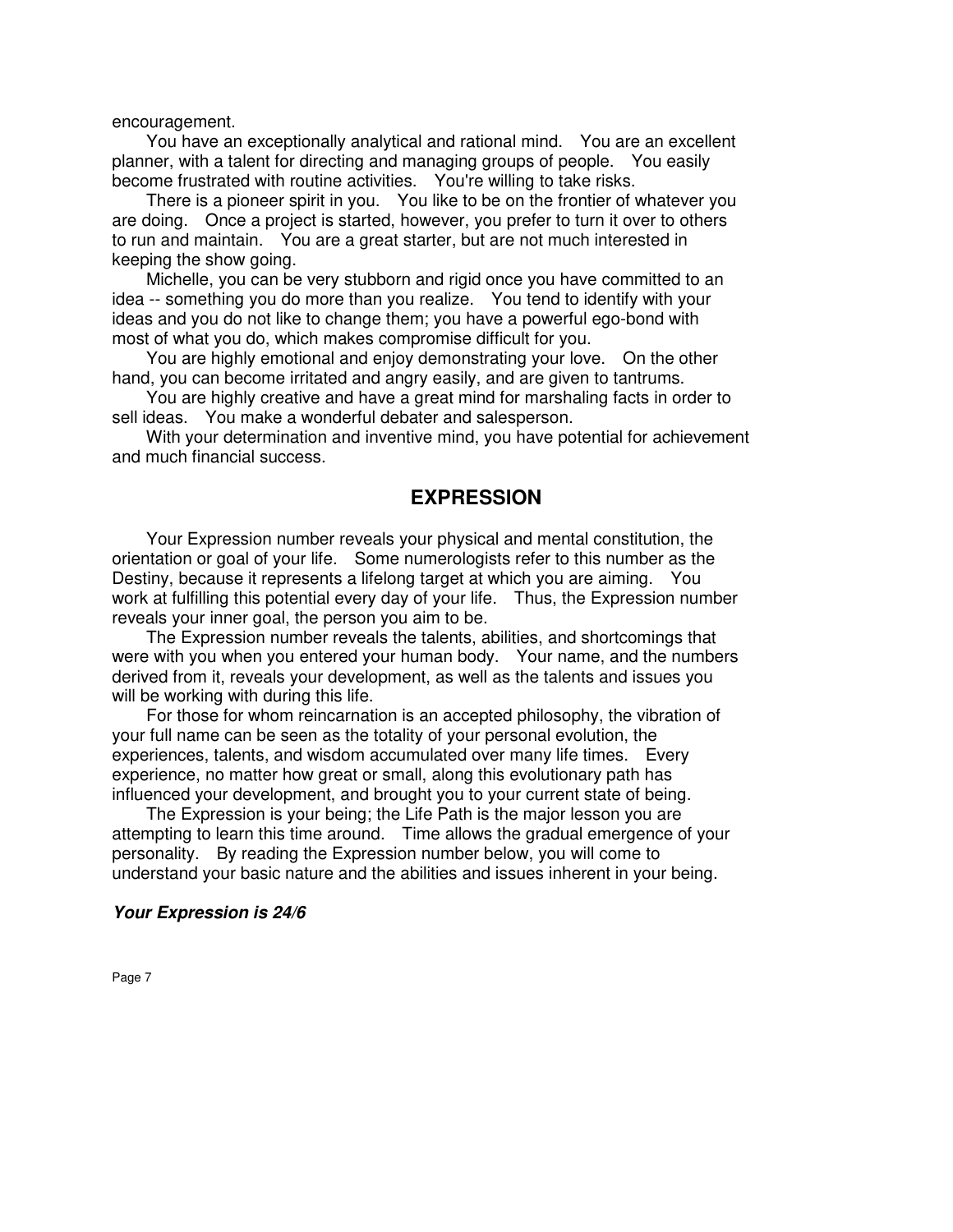Michelle, you are a loving and caring individual with a tendency to put the needs of others before those of yourself. You are responsible and trustworthy with a high regard for justice and honesty. Duty will follow you all your life and sometimes feel a little too much of a burden.

 You are artistic. Harmony and beauty are high on your list of priorities. You have musical talent but the creative talents of a 6 are sometimes left undeveloped or suppressed as a result of your tendency to sacrifice your time and pleasure to the service of others. You are highly creative in all areas of life, particularly the visual. You are also a talented business person and can work methodically toward the realization of your goals.

 You have a natural gift with flowers, gardens, and animals. Your love of children has caused numerologists to dub you the "Cosmic Mother or Cosmic Father". The very shape of the 6 resembles and symbolizes "Pregnant with Love".

 You are a natural counselor and healer. But you must be careful not to interfere with the freedom of others. You are recognized as an idealist, mainly regarding marriage, friendships and humanity.

 The 6 is the most balanced of all numbers, but also contains within itself the greatest paradoxes. It is as if opposite tendencies were tenuously poised. Because of its gift for harmonizing these opposites, you are uniquely qualified to handle and integrate contradictions within yourself. It is for this reason that 6s so frequently find themselves in the role of healers or counselors, creating a peace between opposing points of view, or internal conflicts within the self.

 While you can be very idealistic, there may also be a temptation to acquire beautiful objects by improper means. You must also guard against other meddlesome behavior and domestic tyranny, or always having to have your own way in a family dispute.

 Conversely, you have it within yourself to understand another person's dilemma and come up with a creative solution. Your natural ability to give comfort and warmth can smooth over hurt feelings like a healing balm. You attract love and appreciation. And rightly so, because you give the same in return.

 You make an outstanding teacher (especially young children or special education), healer, counselor social worker, psychologist, artist, designer, gardener, florist, and farmer. You can be successful in business, especially those that involve dealing with people.

# **MINOR EXPRESSION**

 The Minor Expression number is based on the current (or short) name; the name you now use to introduce yourself including your last name.

 The influence of the short name is minor in comparison to your full name. Interestingly, the short name often compensates in some way for numbers (and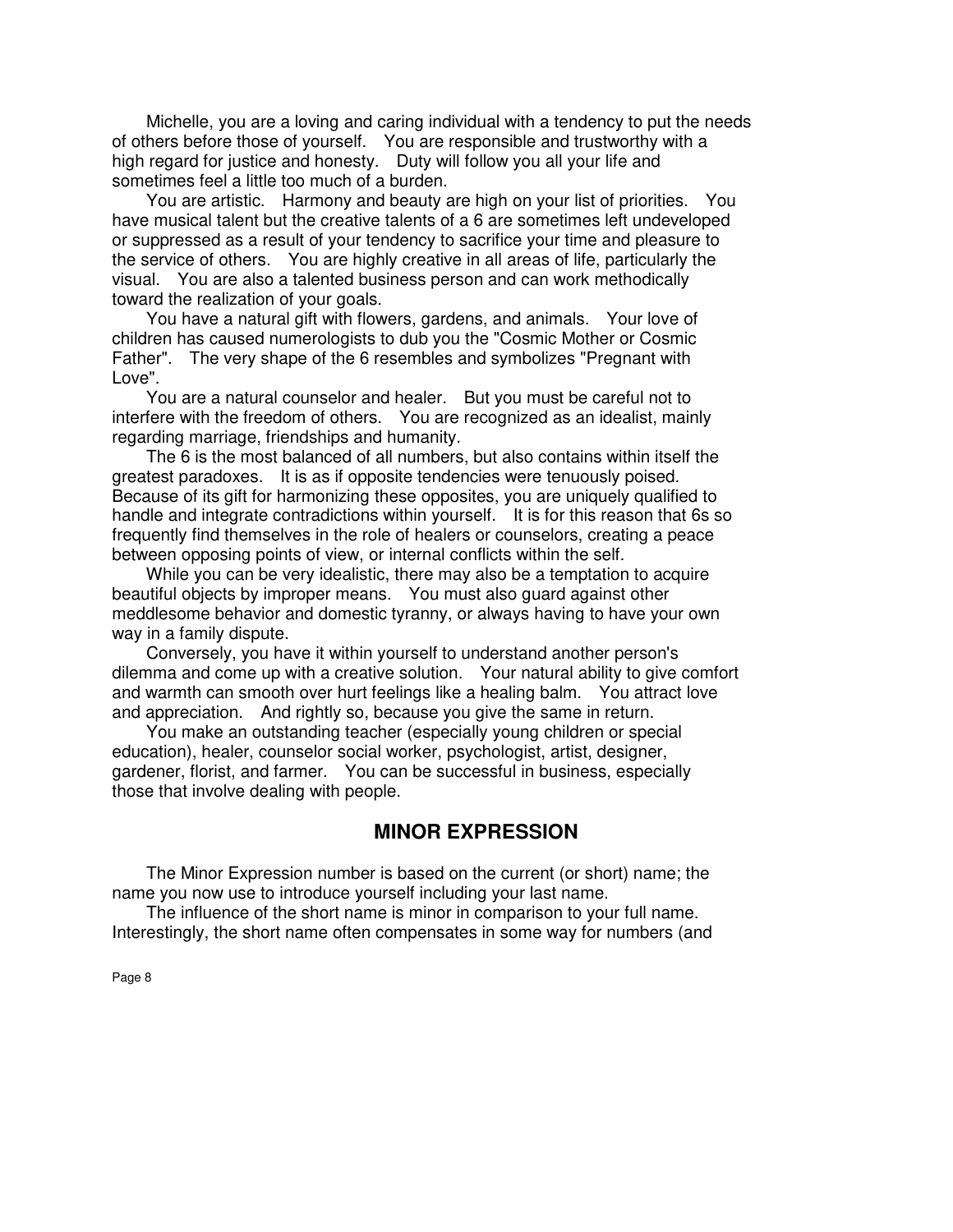their related characteristics) that are missing or out of balance in the full name.

 For instance, a number missing in the full name may show up prominently in the short name; or a number (or numbers) that appears in excess in the full name can be compensated for in the short name. If a name change takes place later in life through marriage or for professional reasons, it adds or subtracts certain qualities. It can also focus and intensify existing characteristics or talents that may be latent.

#### *Your Minor Expression is 5*

 Your short name adds considerable flexibility and versatility to your personality. Michelle, you now enjoy more travel and adventure. You are more curious about people, new places, and seek out more excitement in life.

 You are more dynamic and alive. New and original ideas come quicker to you. You are a good deal more creative. Your verbal skills are increased and your ability as a salesperson or promoter enhanced.

 You suffer more when confined by restricted spaces or rigid rules. You yearn for greater freedom of movement and expression. You are more likely to strike out on your own, with your own ideas or methods.

# **HEART'S DESIRE**

 Your Heart's Desire is the inner you. It shows your underlying urge, your true motivation. It reveals the general intention behind many of your actions. Consequently, it dramatically influences the choices you make in life. The Heart's desire is seen as part of the larger picture, called the core numbers, which includes the Life Path, Expression, Day you were born, and Personality. But each points to a different aspect of you.

 The Expression number reveals your talents and abilities, and your general direction in life. The Life Path is the central lesson you came into the world to learn. The Day you were born is very closely connected to your Life Path. It reveals specific talents you possess, which will be helpful to you in dealing with your Life Path. The Personality reveals how people tend to see you. It also demonstrates what characteristics you are projecting to the world. The Heart's Desire demonstrates the identity of the soul that joined the earth -- you, the spiritual being.

#### *Your Heart's Desire is 11/2*

 Michelle, you have wisdom beyond your years. Even as a child, your understanding of life was considerable, though it likely went unrecognized by others.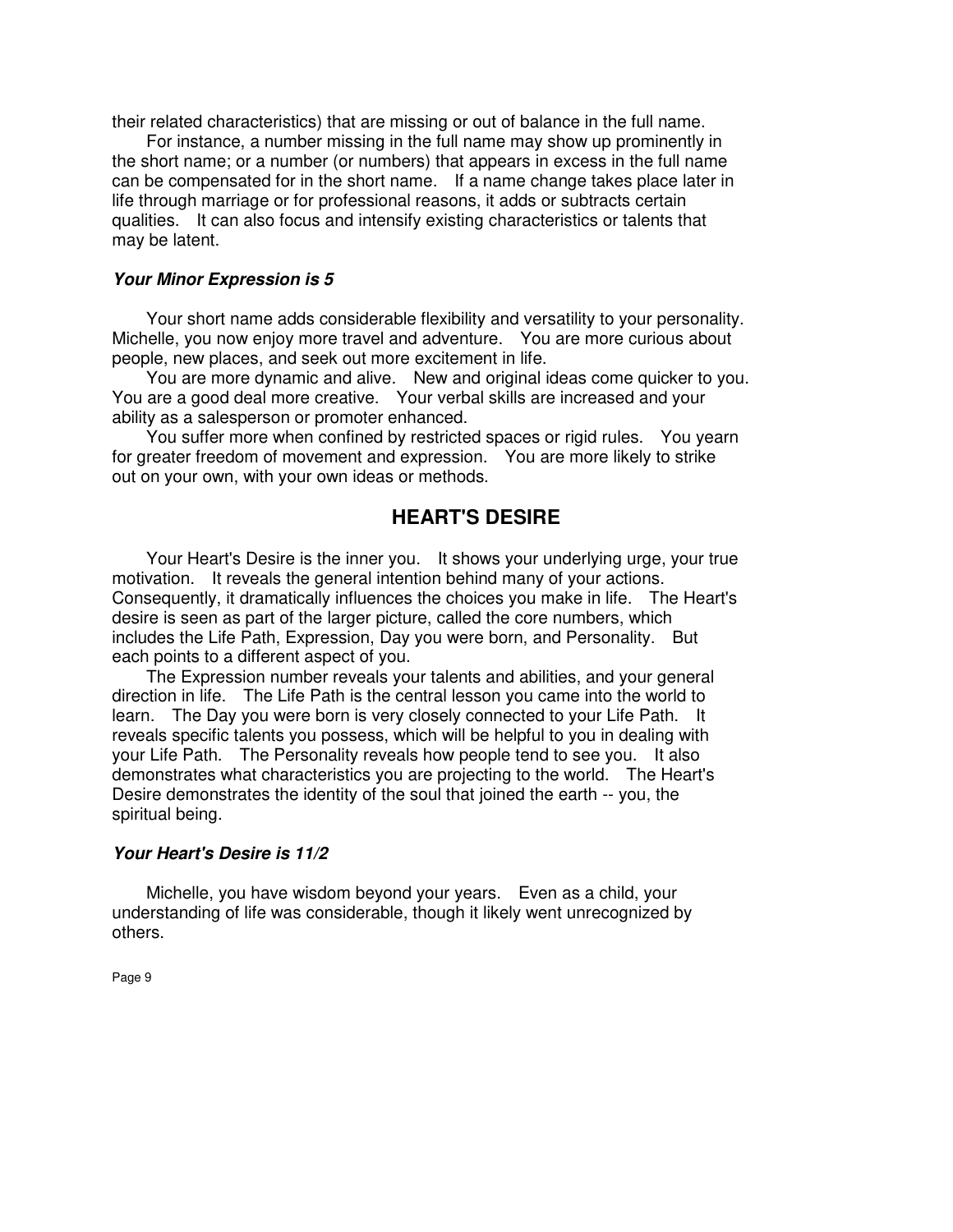You are a born peacemaker. You are driven by a desire to settle conflicts and create harmony. You are a healer and a visionary. You long to make the world a better place, and cannot rest until you have dedicated your life to some worthwhile cause.

 Your realm is ideas and philosophy. You are attracted to the world of energy more than to the mechanical or material planes. Philosophy, religion, and less traditional forms of healing are among your specialties.

You are obsessed with the quest for enlightenment.

 You are extremely sensitive and possess a high degree of intuition. Subtle messages and feelings of others do not escape your attention. You are powerfully aware of the thoughts and feelings of others. Unless you are well grounded, this can throw you about emotionally. Your awareness can be both a gift as well as a problem, because you so deeply desire to please others and keep harmony in your environment.

 Many 11s were born into extremely hostile or turbulent families. This often resulted in psychological pain, lack of confidence, and shyness during childhood. Somehow, the child with an 11 heart's desire recognized the sources of his family's problem. This created an internal conflict for the child, who naturally loved the troubled parent, but could not cope with that parent's behavior.

 Therefore, many 11s are scarred early in life. They understand the sufferings of others and seek to be of service in some way.

 This is, in fact, the easiest way for you to heal yourself and find your greatest satisfaction.

 Michelle, you understand the importance of close, loving relationships. Therefore, you are selective in choosing your friends and spouse. You are a romantic, idealistic, but somewhat impractical person. Unless you have other balancing characteristics (as indicated by 1s, 4s, and 8s in your chart), it is wise to team up with a more practical and realistic partner.

 You have a magnetic and charismatic personality. You like pondering abstract matters. Your intelligence is electric. Ideas, solutions to problems, and inventions seem to come to you as if out of the blue.

 You are highly charged and intense. This can cause nervous tension. You need to care for your nervous system with ample amounts of rest, a peaceful environment, and proper diet -- avoiding extreme foods and drugs.

You are often more concerned with universal justice than with the individual.

 The 11 is a master number, possessing great potential. It has been entrusted to you as a gift that you are worthy of. The key is to maintain a hold on your ideals and seek ways to practically implement them.

 Michelle, you have a specific role and gift to give to the world. This requires time and maturity to fully comprehend. But with patience and perseverance, you will discover why you felt different and even unique as a child. At that time, you will discover that what made you feel weak as a child will make you strong and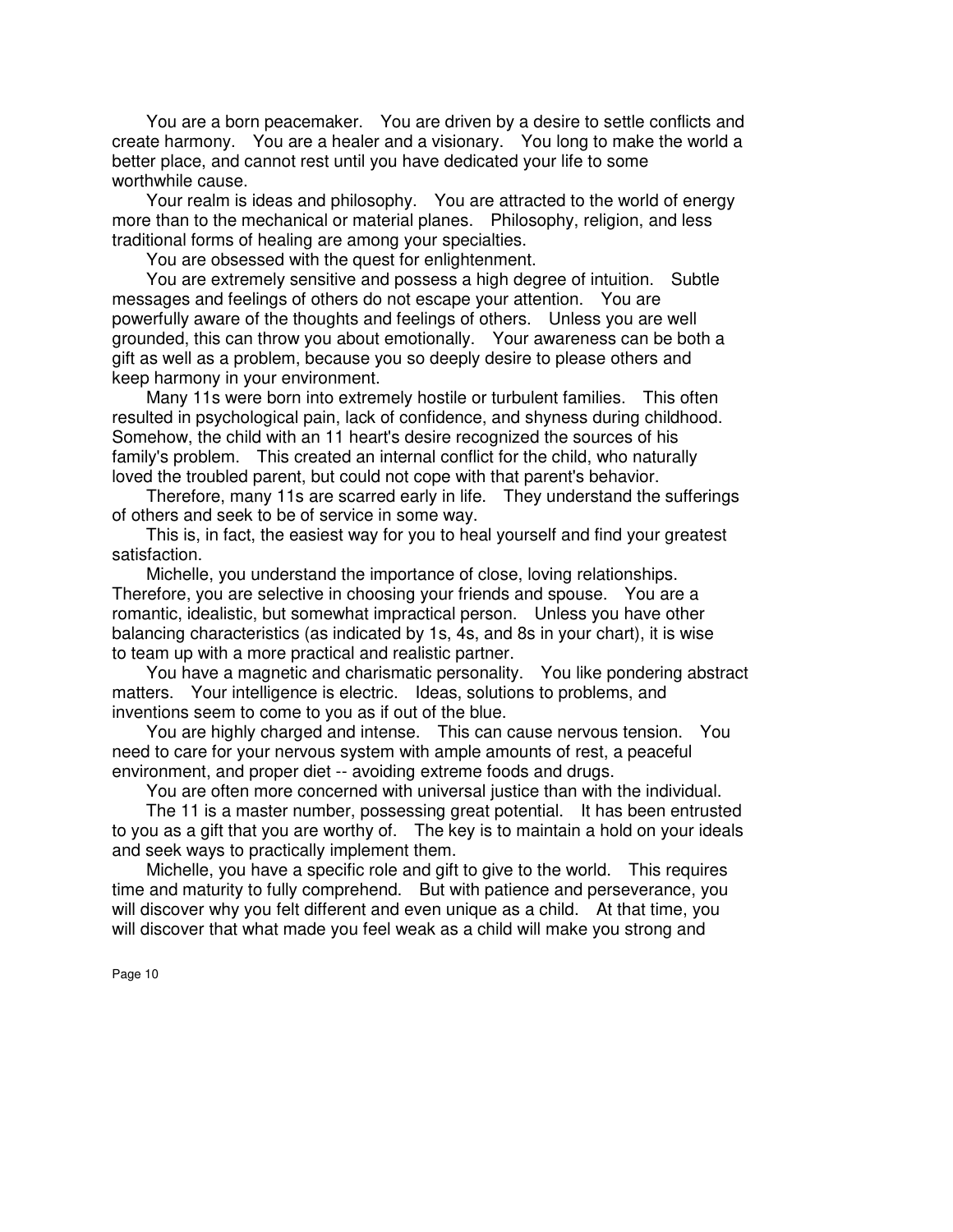confident as a mature adult.

# **PERSONALITY**

 Your Personality number is derived from the consonants of your full name at birth. Your Personality is like a narrow entrance hall to the great room that is your true nature. It is those aspects that you feel comfortable sharing with people at the outset of a relationship. With time and trust, you invite others into the deeper aspects of your nature; you reveal more of who you really are, in effect, your Heart's Desire, Expression, and so on.

 Your Personality number often serves as a censoring device, both in terms of what you send out, as well as what you allow to approach. It discriminates in the kinds of people and information you let enter your heart and mind. For this reason, your Personality is usually much more narrow and protective in its definition than the real you. It can screen out some of what you do not want to deal with -- people or situations -- but it also welcomes those things that immediately relate to your inner nature.

 Your Personality number also indicates how others perceive you. No one can be objective about himself or herself. Even our closest friends and relatives have trouble describing how they see us.

#### *Your Personality is 13/4*

 Michelle, you radiate reliability and consistency. People trust you and feel secure with your judgment. You are seen as a cornerstone of a business and are relied upon to do your work efficiently and expertly.

 You have strength and respectability. You tend to dress in a utilitarian manner, concerned mostly with convention, practicality, durability, and price. You present yourself as someone who values correctness, control, and precision.

 All of this stems from the fact that your most prized characteristic is your work. You want to be judged on the basis of your performance, rather than your appearance.

 You are frugal and have learned to respect a dollar. You are concerned about the security of your future and those you love. However, this may appear to others as a bit too austere.

 You tend to wear earth colors and conventional attire. You could benefit by putting a little flair in your dress. Wear more uplifting colors. Loosen your dress with less severe lines. If you wear a brown suit, include a bright tie or some jewelry.

 You are a family person. You love the intimacy, consistency, and the security a family provides. You are a good provider and protector. But family members may take your efforts for granted.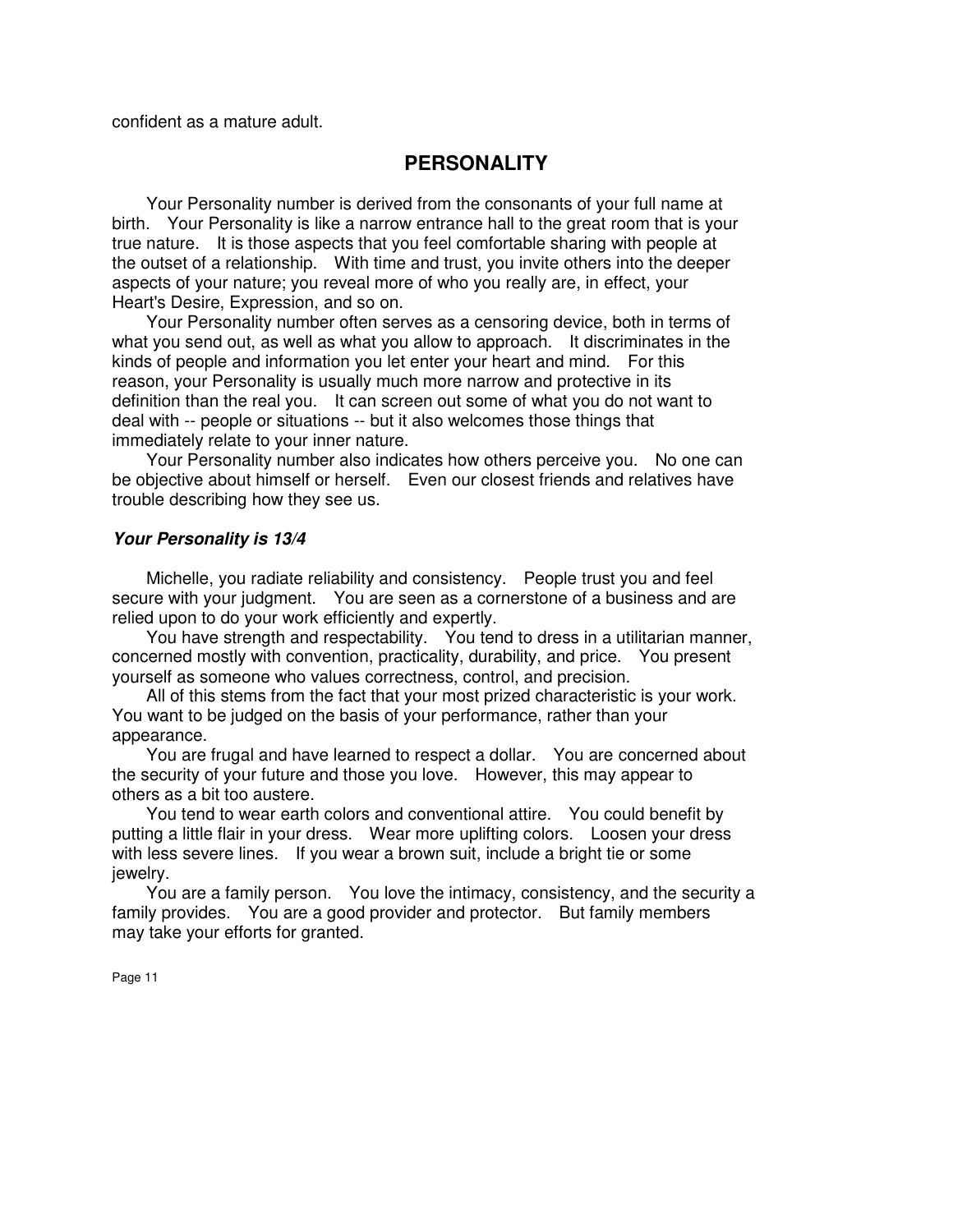Michelle, you are a true patriot. You love your country and are an integral part of your community. Your consistency and adherence to your well-laid plans usually pays off in a comfortable and secure future.

## **MATURITY**

 Your Maturity number indicates an underlying wish or desire that gradually surfaces around age thirty to thirty-five. This underlying goal begins to emerge as you gain a better understanding of yourself. With self-knowledge comes a greater awareness of who you are, what your true goals in life are, and what direction you want to set for your life. This, in a nutshell, is the gift of maturity: You no longer waste time and energy on things that are not within your own special identity.

 No matter what your age is at present, your life is being channeled in a specific direction, toward a very specific goal. That goal can be seen as a reward or the fulfillment of a promise that is implicit in your current efforts, often without your knowing it consciously. While the characteristics of this number are usually visible during childhood, we tend to lose sight of these aspects until later in life. But our lives are always being affected by this influence, nonetheless.

 Your Maturity number begins to have a more profound impact on your life after the age of 35. The influence of the number increases steadily as you grow older.

#### *Your Maturity is 8*

 As you mature, Michelle, you will grow in success and financial reward. You will find yourself deepening your commitment to your work. You will find it easier to overcome difficulties that manifest in your path. Your capacity to use power will grow; you will be recognized as a pillar of influence and dependability within your community.

 You will have to be strong and self-disciplined to avoid sudden painful material losses. Beware of ego-inflation, the surest symptom of an imminent fall.

 The 8 Maturity Number requires a certain degree of detachment from material success; otherwise it will rule your personality, and make money an obsession. Detachment allows you to remain focused on the higher values of mankind. One of your important motivations should be a desire to build, create, or market in order to enjoy the game of business.

 Michelle, your wisdom and sheer common sense are recognized by many and will attract important positions. It is possible that you will be given responsibility for the care and management of other people's property. You may also be asked to guide large institutions.

 If you already have several 8s in your chart, especially in the core numbers, you will have to guard against selfishness, accumulation for the sake of status,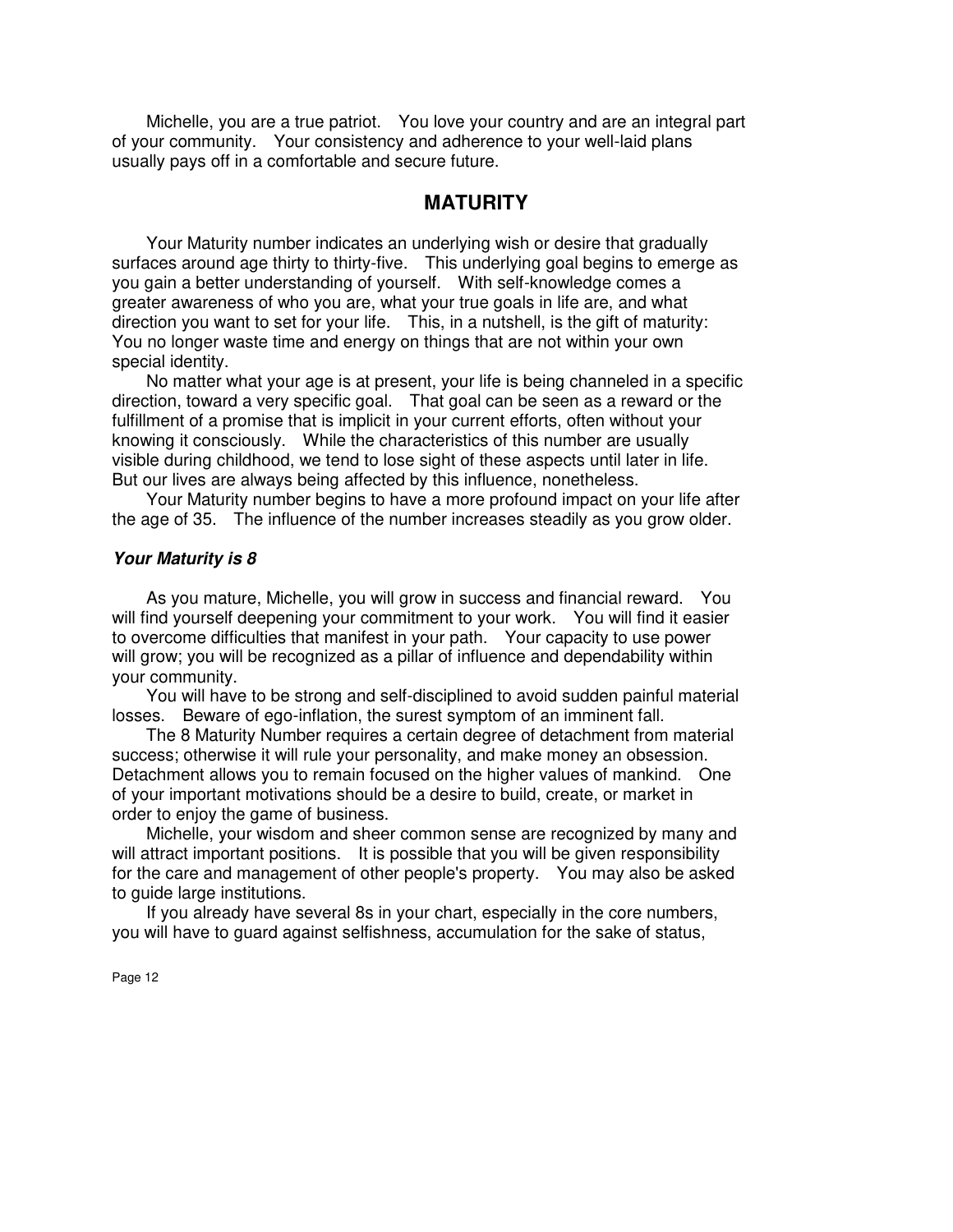and greed. If you have few 8s in your chart, or none at all, your opportunity to achieve the success and financial independence is greatly increased.

# **KARMIC LESSONS**

 Numerology is based on the understanding that we enter life with certain strengths and weaknesses. Karmic lessons are areas that we are currently weak in and must be faced and worked on in this life. There can be more than one Karmic Lesson. These are indicated by the absence of certain numbers in your name.

 The letters and numbers of your name point to talents and abilities that you possess. These characteristics can be compared to a workshop in which certain tools are available to you. Missing numbers, those that are not represented in the letters in your name, imply tools that are unavailable, and must be learned and mastered during this lifetime.

 You may well recognize your Karmic Lessons as weaknesses you have learned to overcome in the course of your life, however, the challenges implied in your Karmic Lessons will continue to come up occasionally for the rest of your life.

(There are no Karmic Lessons hidden in your name.)

# **CHALLENGES**

 Each of us is born with both strengths and weaknesses. Numerology looks at life as if it were an educational process that is meant to bring out and enhance our talents, and turn our weaknesses into strengths. This serves to complete our being.

 The job of becoming whole is one in which we must face our weaknesses and consciously work to improve ourselves. There are four Challenges to be faced during our lives. For many of us, the same challenge is repeated, while others have four distinctly different lessons to learn.

 The Challenges on your life's path provide specific lessons that you must attend to, and, in order to inspire and help you, life will place you in situations that require the specific characteristics of your Challenge numbers.

 The four Challenges you are required to overcome during the course of this lifetime will influence you during different periods of your life, except for the Third or Main Challenge, which lasts from birth until death. The Challenges are fluid periods of your life, not confined to specific years so much as general periods. All of your Challenges are present at birth, like actors standing in the wings.

THE FIRST CHALL FNGE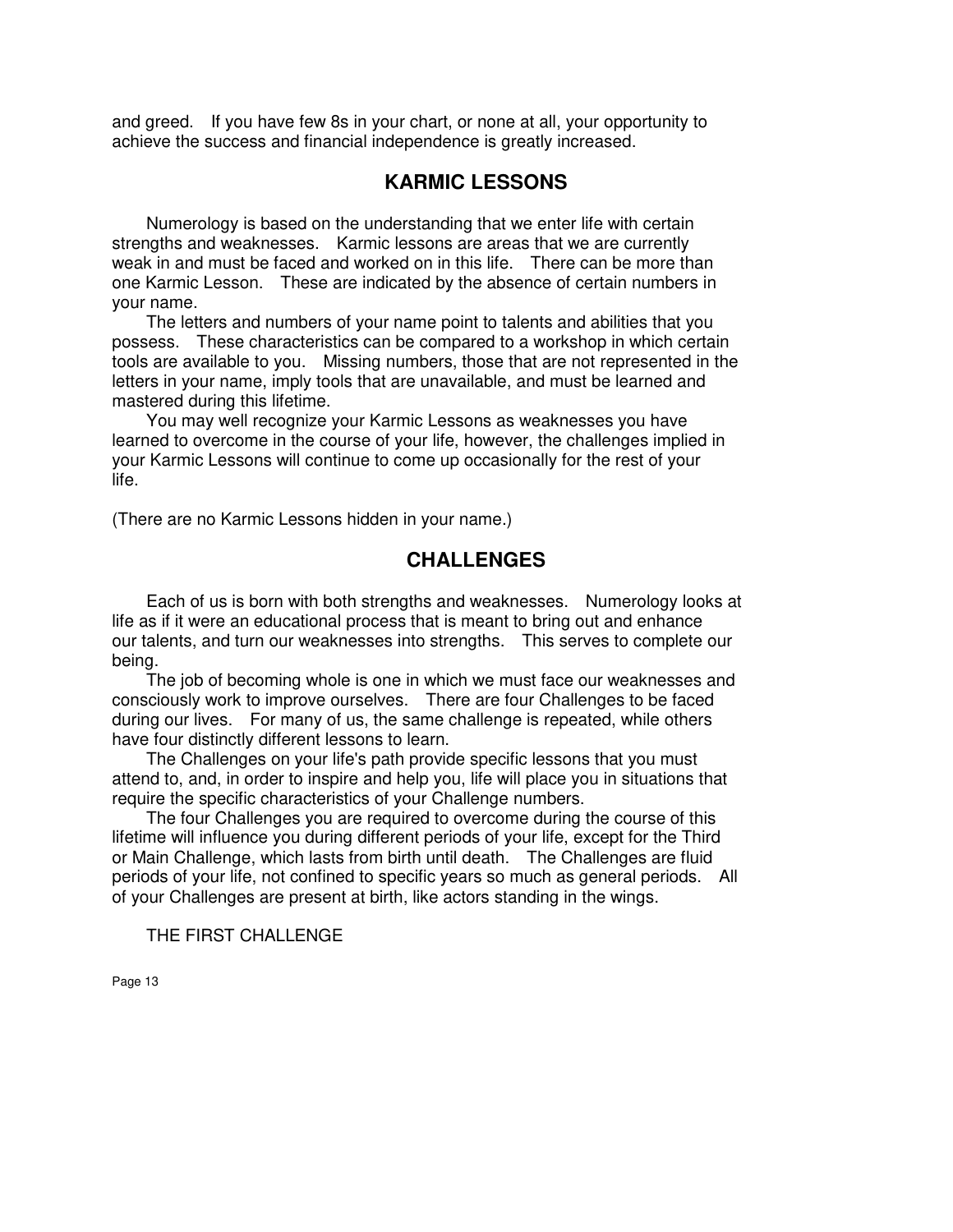The duration of the First Challenge usually lasts from birth until approximately the age of 30 to 35.

#### *Your First Challenge is 2*

 Michelle, you are overly sensitive and too aware of other peoples' expectations. You suppress yourself to avoid feeling conspicuous. You can be overwhelmed by self-consciousness. You fear gossip about you. As a result, you become inhibited. All of this results in a suppression of your own individuality and uniqueness. You yearn to blend into the crowd.

 You let your own feelings and emotions play too big a role. Your hypersensitivity causes fear, timidity and lack of self-confidence. And you experience unnecessary fear and emotional turmoil.

 Little things seem disproportionately difficult to overcome and sometimes have a paralyzing effect. Jealousy can cause much pain and misunderstanding.

 These negative aspects of the challenge actually spring in part from positive characteristics you possess, especially your acute awareness and intuition. You are an antenna for other people's feelings; you know before a word is spoken how they feel.

 Michelle, you lack the inner strength to maintain your own center, and try to conform to the prevailing emotional atmosphere.

 This challenge makes you understanding and compassionate; you have an enormous empathy for the inner turmoil of others and can do much good for people with emotional problems.

#### THE SECOND CHALLENGE

The Second Challenge usually lasts until the age of about 35 to 40.

#### *Your Second Challenge is 6*

 Your challenge deals with distorted idealism. Michelle, your ideals are unrealistically high, making life difficult for you and others. You have a hard time being satisfied with anything you do, or with what others do for you. You lack gratitude. This prevents you from seeing the beauty in your life. You may also suffer from rigid thinking, which keeps you from having a clear perspective that would otherwise awaken you to the many good things you have received.

 At bottom, this challenge is about having blinders on. You are unable to see a broader view, which makes you think you have all the answers. This keeps away information and perspectives that would be helpful to you.

Your desire to be of service to others is sincere. However, it may be blocking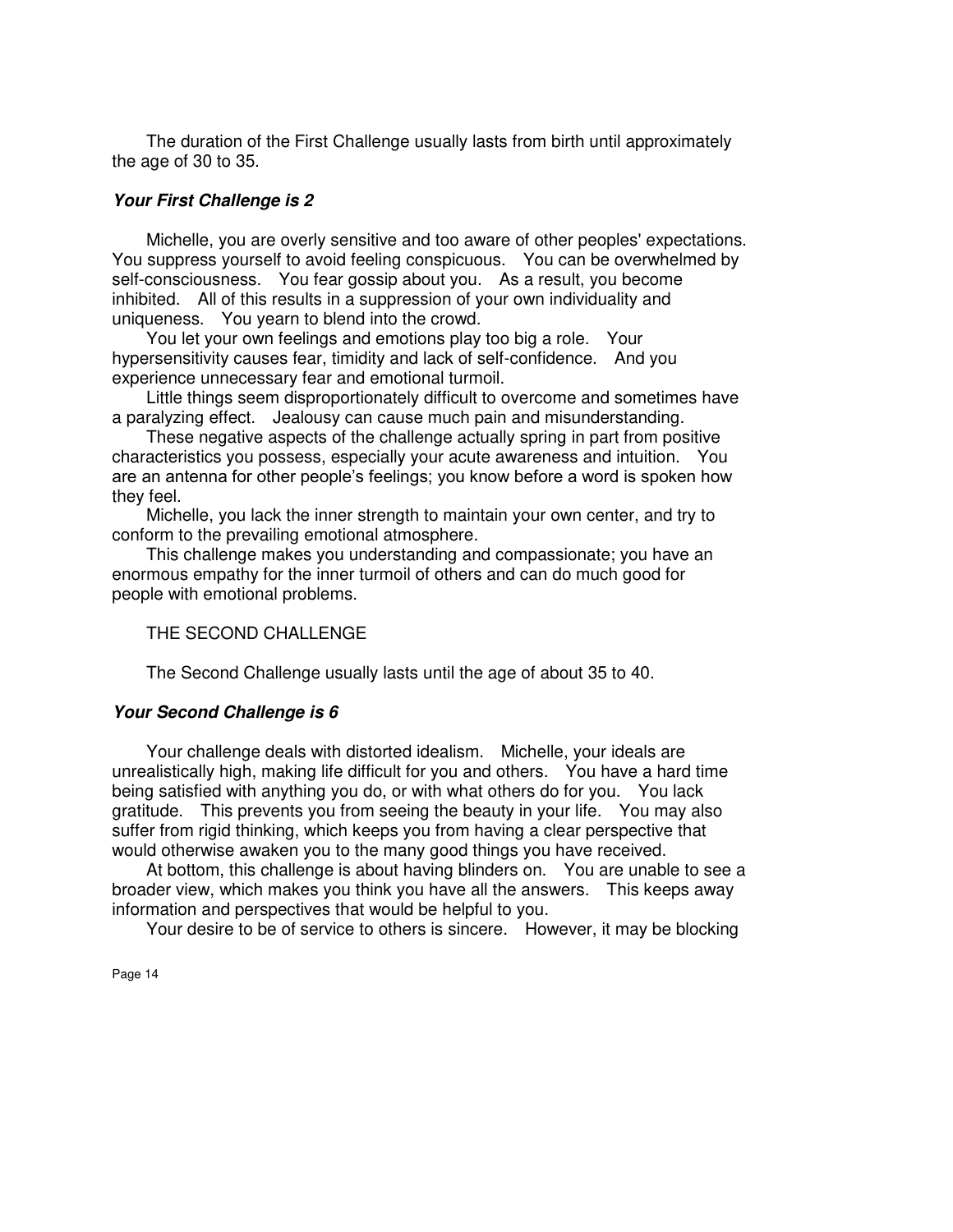you from seeing the necessity of working on your own inner development.

 Michelle, you can be domineering and righteous, often telling others what is right and what is wrong. You often feel a lack of appreciation from others.

 There is an opportunity to be of service, to teach and heal, but you will have to achieve a balanced perspective between your idealism and your resistance to personal transformation.

## THIRD CHALLENGE

 This Challenge carries much weight and will be felt throughout your life. For that reason, it is also called the Main Challenge.

 As you master this challenge, your life will come more and more under your own control. You will incorporate the positive aspects of the challenge into your character. This is its purpose in the first place. Therefore, there is implicit in the challenge a chance for great reward.

In short, this may be the secret to your success.

## *Your Third Challenge is 4*

 You tend to be disorderly and disorganized. Michelle, you are impractical and tend to fantasize about projects or possibilities that have little value or future.

You must learn to discriminate between iron balloons and those that will fly.

 You have difficulty finishing projects because your vision becomes chaotic and loses tract of the path ahead.

 You have to learn to be aware of the details. Keep your environment clean and orderly. Be efficient.

 You have the ability to be practical and organized but you must learn their value. This will cause you to incorporate them into your daily life and give you the basis for success.

 This is the challenge of building a lasting foundation for your life. Michelle, you will need perseverance and repeated effort. Get-rich-quick schemes will likely backfire; persistent effort is the key to your future happiness.

## THE FOURTH CHALLENGE

 The Fourth Challenge is most strongly felt during the latter part of our lives, beginning at the age of approximately 45.

### *Your Fourth Challenge is 4*

(This Challenge is the same as the Third, as described above.)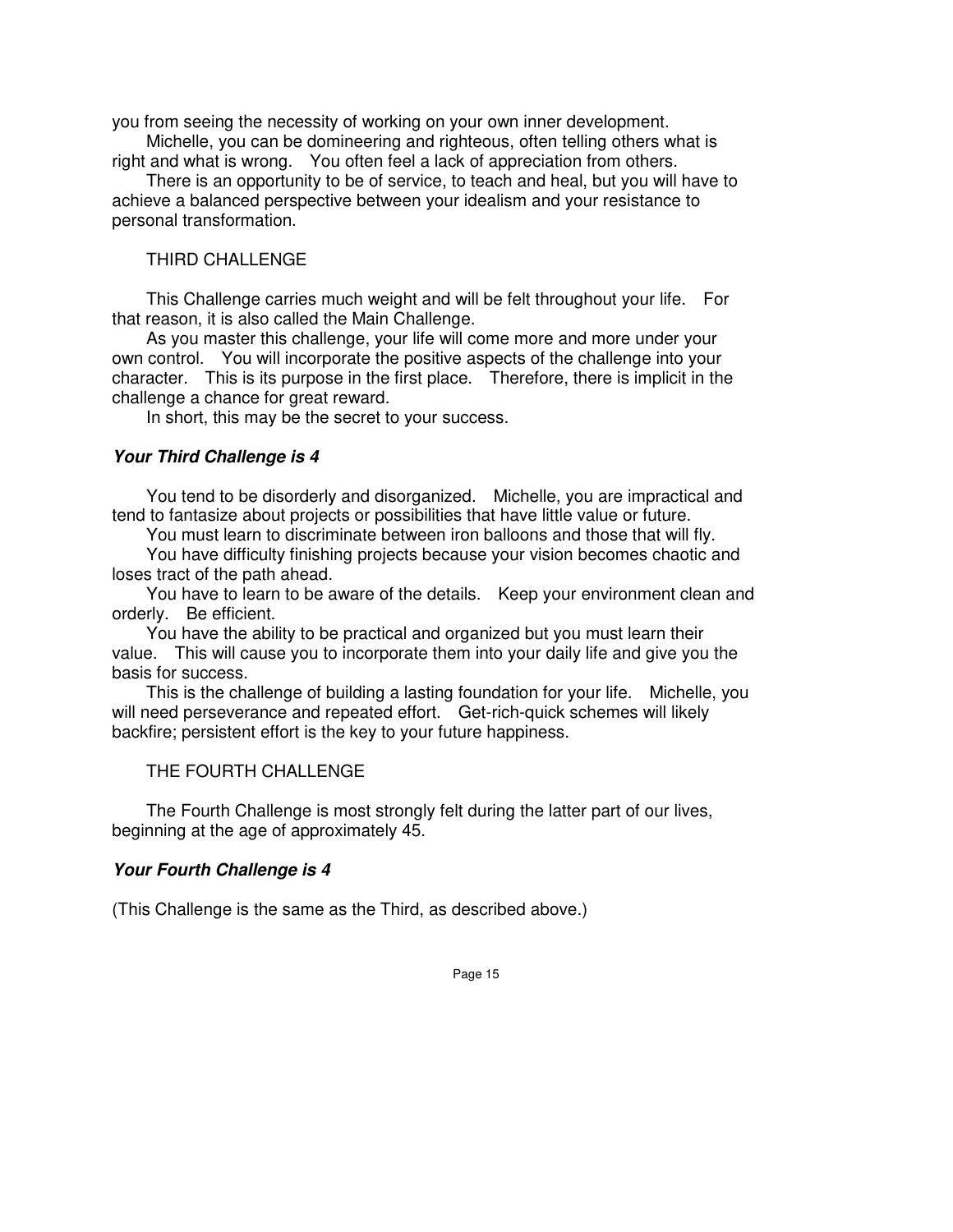## **PINNACLES**

 The Pinnacles are four long-term cycles, or periods, on our Life Path. Each Pinnacle represents a particular lesson we are working on. The first Pinnacle usually lasts from birth to between the ages of 30 and 35 (your specific Pinnacle periods are provided below). The middle two Pinnacles each last nine years. The last Pinnacle will stay with you for the remainder of your life.

 The Pinnacles are very important. The transition from one Pinnacle to the next is always strongly felt. Your Pinnacles reveal the general conditions and events you will experience during the period. The Pinnacle describes the atmosphere, or the essential challenge you will be faced with.

 You can prepare yourself for the times ahead by knowing your approaching Pinnacle number.

 The transition from one Pinnacle to the next is usually prepared for approximately 2 years in advance. The latter part of that two year period is particularly strong. Michelle, you will likely make some life-altering decisions - marriage, job or career change, or any number of major changes in your character.

 Perhaps the most strongly felt change -- internally as well as externally -- is the transition from the first to the second Pinnacle. This change usually takes place in your late 20s or early 30s -- the exact date depends on your Life Path number and is provided below. You begin to feel the impact of this coming change approximately two years prior. This is usually a difficult transition, but once crossed usually provides a clear sense of direction in one's life. It also gives you a much firmer sense of your identity. It is a gateway to maturity.

#### *Your First Pinnacle (from birth until age 34) is 4*

 This is a Pinnacle of hard work and many rewards. Michelle, you have the opportunity to build a foundation that will last. Your abilities as an organizer, manager, or simply the rock of any institution are greatly increased. You are dependable and reliable. Your ability to fulfill responsibilities is likewise enhanced.

 As a result of your industry and perseverance, success is well within your reach. It is a step-by-step process in which you build something by small bricks laid one after another.

 You will find yourself caring for others in a very material way. Family and in-laws can be burdensome, since you are seen as the cornerstone of the foundation.

 Your life is preoccupied with details and responsibilities that must be taken care of. You have set in motion projects that are your children, demanding your constant attention. While there are many rewards, there are also many frustrations. Michelle, your sense of your own limits and the consuming nature of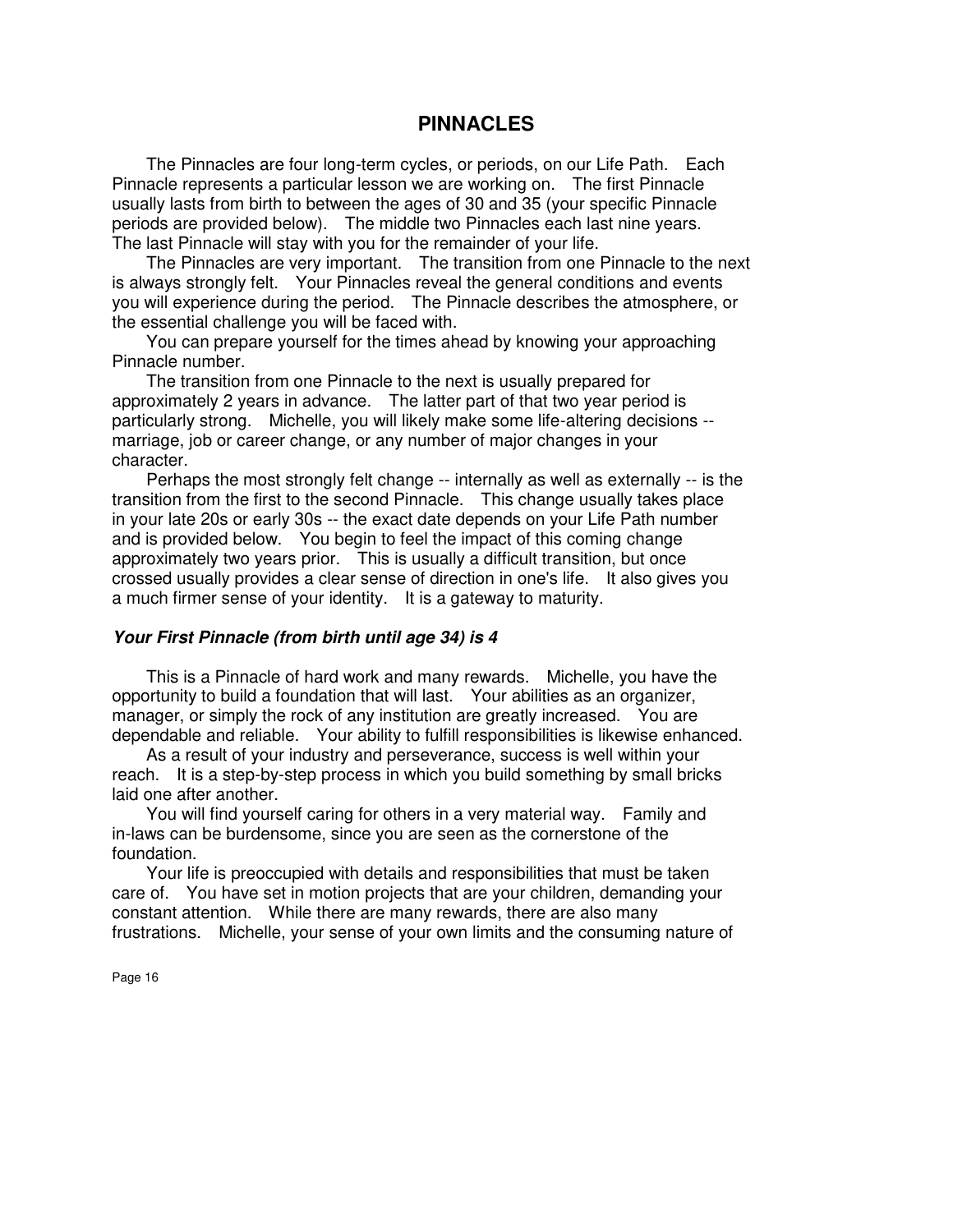details may at times seem overwhelming.

 You must remember that things that last require slow growth. You may mistakenly believe that your progress should be faster, or happen with greater ease.

 The need for efficiency, orderliness, and methodical systems limit your creativity.

 Your challenge is to be flexible and adaptable. Learn to play more and allow yourself to be more spontaneous.

 Children born under this Pinnacle will tend to be serious and affected by the financial limitations of their parents. The child may feel the need to leave home early and start a family of his own. He or she must be encouraged to be more farsighted and flexible. The child should avoid jumping into the harsh realities of life too soon.

#### *Your Second Pinnacle (from age 35 until age 43) is 8*

 Michelle, under the influences of this Pinnacle, you will have greatly enhanced talent for dealing successfully with business and finances. This is a time of material growth, a time of expansion and reward. It is the cycle of harvest.

 The 8 Pinnacle also increases your personal power. You have sound judgment and vision. In fact, this is the basis of your financial success.

 People sense your power and effectiveness. They defer to you much more easily, and look to you for answers. This makes it easier for you to use power without having to be a bully or force your way through situations. They perceive your able ness and want to join you in your vision. Others have faith in you.

 You will be able to organize large enterprises. Problems do not threaten you so much as provide a challenge. You yourself sense your enhanced personal powers and feel a growing sense of stability and centeredness. You will be capable of influencing matter in an almost magical way. As a result, you are extremely goal oriented, moving toward the realization of your dreams with confidence and clarity.

 Michelle, your challenge during this period is to maintain a hold on your human and spiritual values. You must remain balanced between heaven and earth. There will be enormous temptations to make money and status your only priorities, excluding the more human or immaterial matters entirely. This will undoubtedly lead to losses. You are being tested and instructed in the real value of money -- it's natural place in life. If money is placed on a high altar, overshadowing all other facets of life, you will become its slave.

 If you are balanced in your approach to money, and have proper perspective, this can be a truly rewarding period, both materially and spiritually. That is the true promise of the 8.

The number 8 symbolizes the balance between the finite and infinite, matter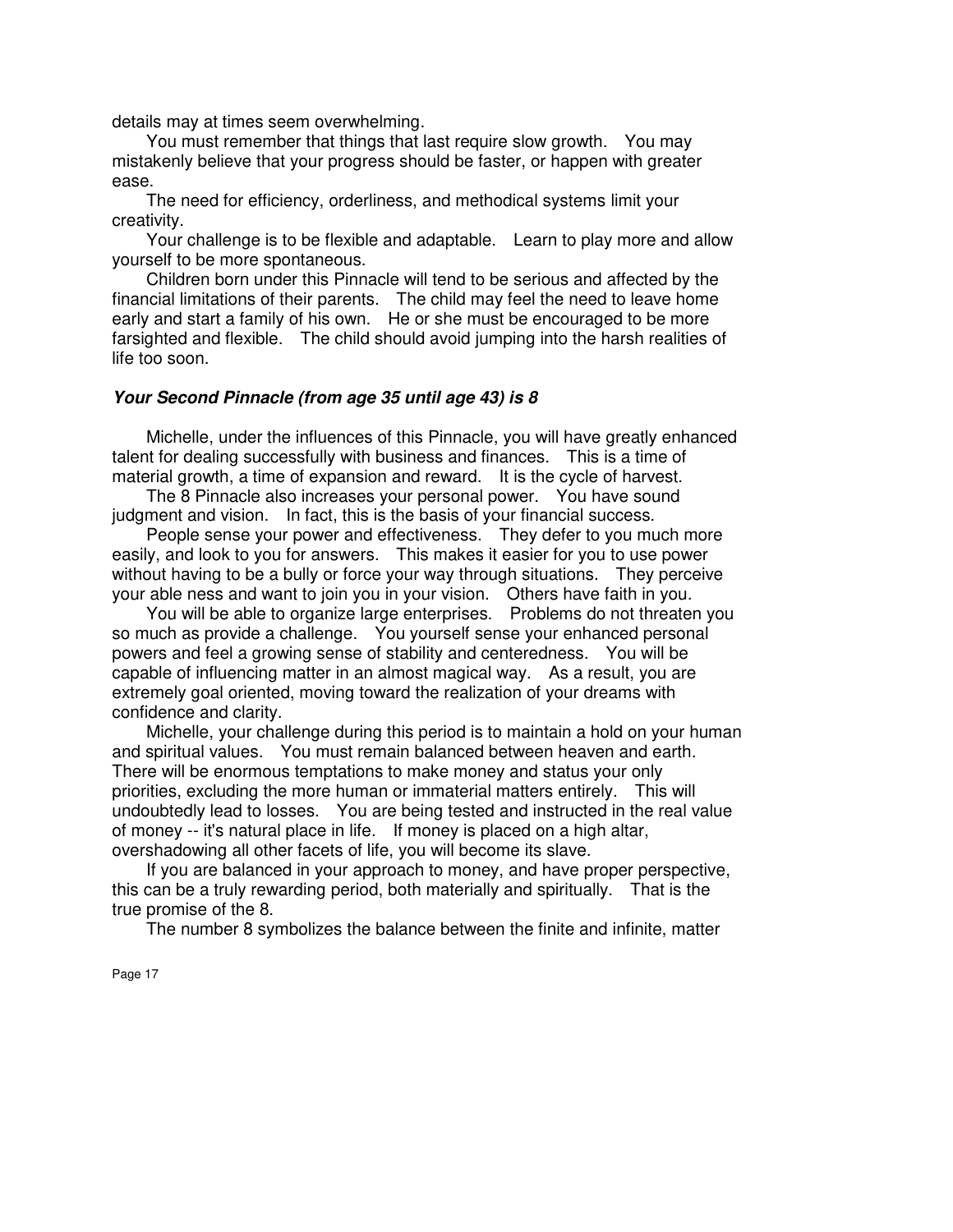and spirit. It offers a great opportunity to grow.

#### *Your Third Pinnacle (from age 44 until age 52) is 3*

 This is a highly creative period. Michelle, your self-expression is greatly enhanced. Your creative and artistic talents will peak. You should do everything possible to refine these abilities and make the most of them. Many under the 3 Pinnacle are drawn to writing, the theater, singing, and dance. Your chances of success are also heightened. Hard work in any artistic field that one has a talent for can result in much reward.

 This is also a highly social and emotional time. You attract friends and admirers with your charm and gregarious nature.

 You have the ability to inspire and motivate people. Your upbeat energy causes people to want to work with and for you.

 This is a lucky period, as well. You can overcome problems with considerably less effort than in the past.

 All of this can lead to self-indulgence and lack of productivity. Life is a little easier, which can make you less vigilant. You need focus and discipline. Under the influence of this Pinnacle, hard work is the key and the challenge to making the most of your opportunities.

 Be careful of impulsive behavior or doing things on a lark. You must know your limits during this period. Be careful of your money; balance your accounts. Guard against disorderly thinking and behavior. Otherwise, you may do things you regret or simply squander away so many opportunities.

 Children born under this Pinnacle must be disciplined and kept from being spoiled. An early education in the arts will inspire the child to make the most of his or her artistic talents.

#### *Your Fourth Pinnacle (from age 53) is 1*

 Michelle, this is a period requiring much independence, courage, resiliency, and initiative. You must bounce back after many difficult experiences. The challenge of this Pinnacle is to gain will power.

 There is not a lot of support from others or from family. You must draw from your own strength. You will have to guard against self pity or surrender.

 Keep focused on your dreams. This Pinnacle will require an iron will to keep hold of your goals, and also the flexibility to maneuver around difficulties, and bend with the winds of adversity.

 This is a period of rapid self-improvement and growth. You will be forced to use every talent and capability you possess. You will need to be resourceful.

 Michelle, you must continually put out effort, but with it comes great reward. Without it, there is no accomplishment nor satisfaction, only a negative attitude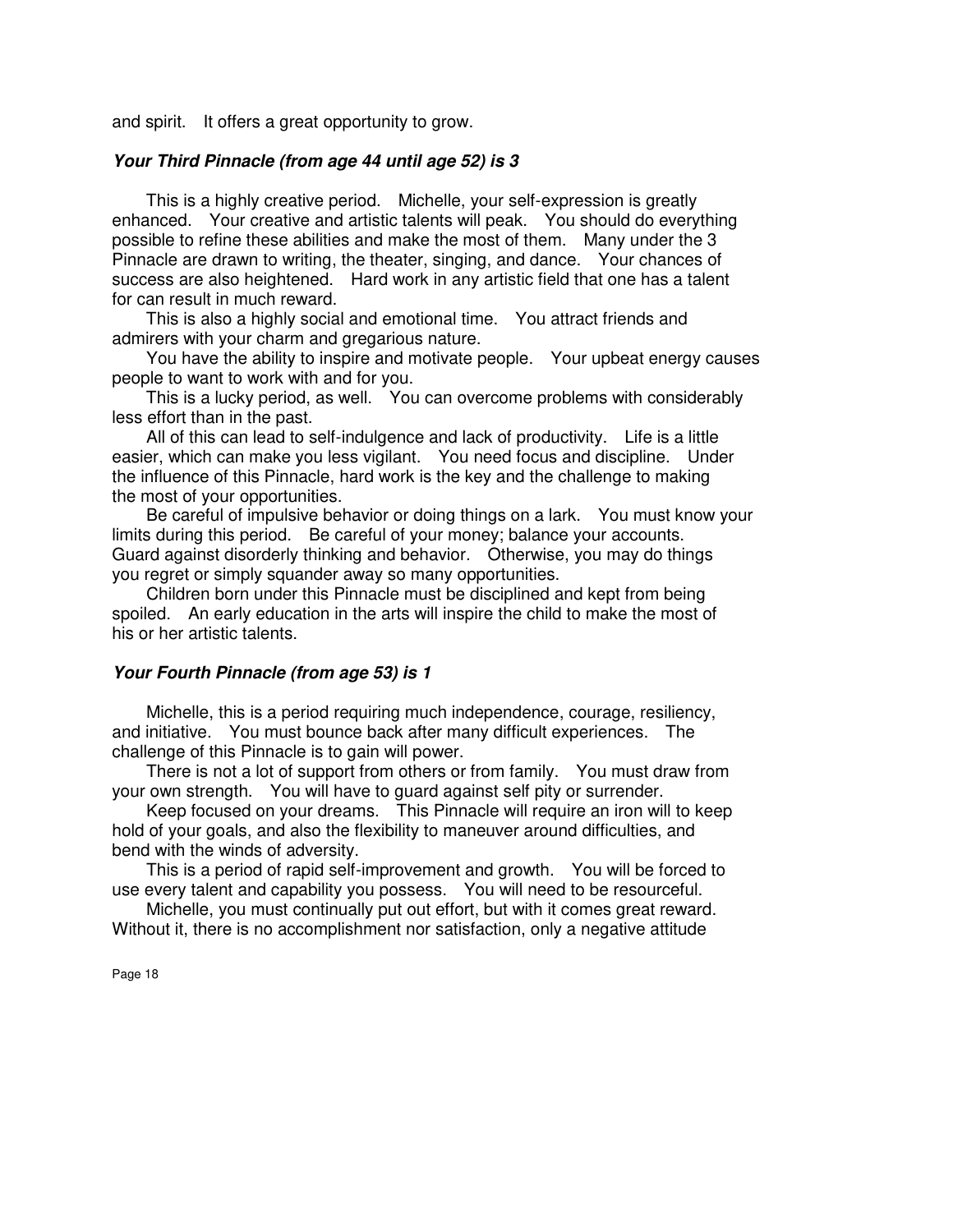toward life.

 Be careful not to become too self centered, headstrong or self important. Be strong but flexible. Be open to the counsel of others, but make up your own mind.

 The benefit of this Pinnacle number is a strong sense of your individuality and strength. You will know what you are made of. There are many hidden gifts in this period, perhaps the greatest of which is faith.

 Your Pinnacle provides you with the characteristics of leadership, boldness, and daring. You will have many unconventional ideas and the skill and courage to make them a reality. Your abilities to manage and organize people and institutions are greatly enhanced. You have vision and confidence in the worth of your dreams.

 These characteristics provide great opportunity for success and major accomplishments.

# **CYCLES**

 Like most stories, there are three great divisions of our lives: the First, or opening period, finds us groping to find our true nature; at the same time, we are trying to cope with the powerful forces that are present in our environment, our parents and the socio-economic conditions of our family, for example. The Second Cycle, or middle period of our lives, brings about the slow emergence of our individual and creative talents. The initial part of this cycle -- the early and mid 30s -- represents a struggle to find our place in the world, while the late 30s, 40s, and early 50s, sees us with a greater degree of self-mastery and influence over the environment. The Third, or final Cycle, can represent a flowering of our inner being, such that our true nature has finally come to fruition. It is during this period that one has the greatest degree of self-expression and power.

#### *Your First Cycle (from birth until age 25) is 3*

 A time of heightened self expression and much social support. Any ability you possess in the arts, especially in writing, acting, or dance, will be brought to new heights and meet with much reward. Michelle, you are socially active as never before. You will appear to others as charming, attractive, and even charismatic. Be careful not to waste your energies on too many superficial projects or relationships, however. The time requires discipline and focus in order to make the most of the great upward energy that is filling your life.

### *Your Second Cycle (from age 26 until age 52) is 1*

 This is a period of much intensity. It requires fortitude, courage, and flexibility. Michelle, you will be forced to use every one of your talents in order to achieve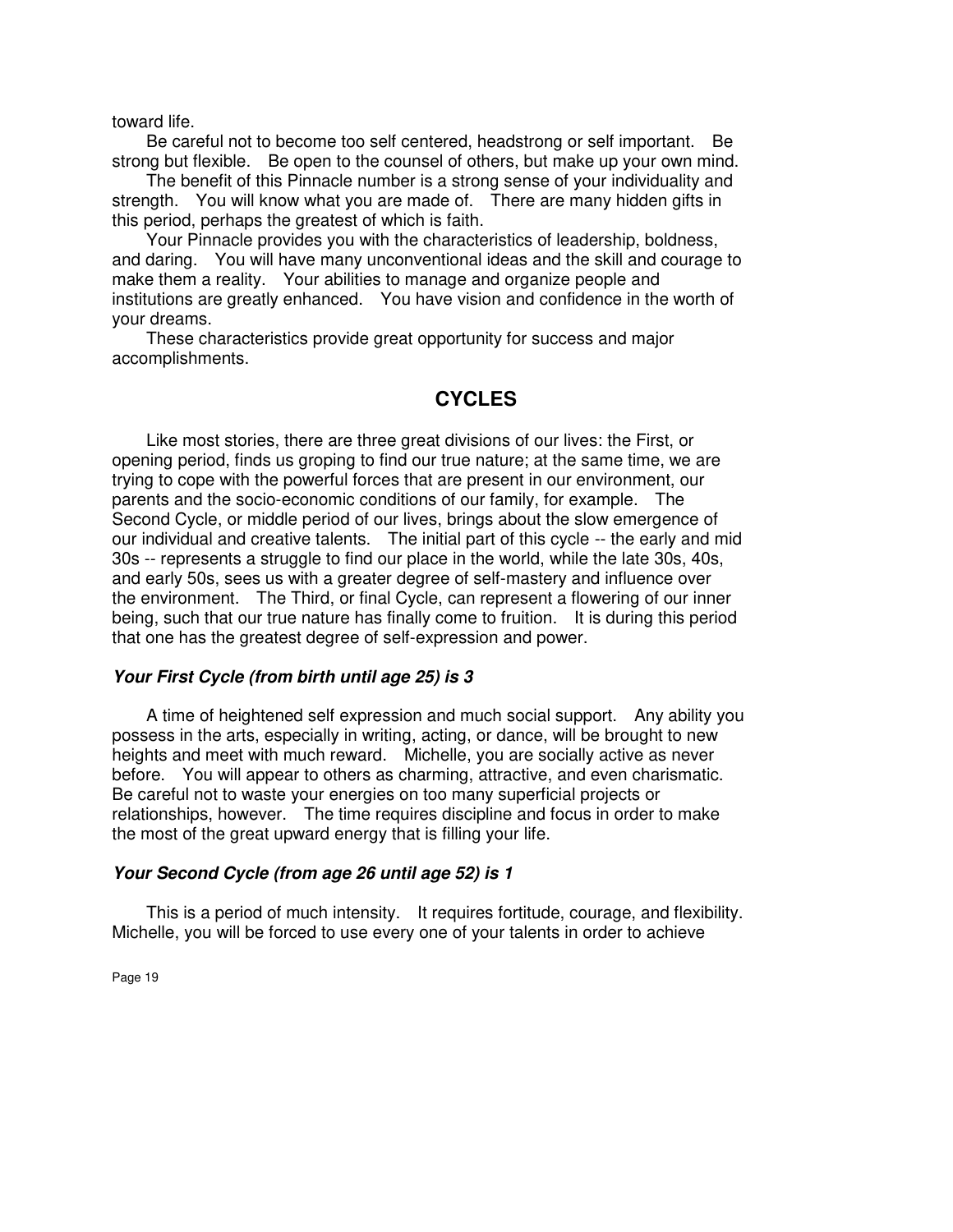your own personal individuality and independence. This is a period of integration and a focusing on your life's dream. Your grip on your direction will be tested, but somehow the resources are available to overcome any obstacle and emerge from this time all the stronger. It is a time requiring independence, resilience, and strength, but these characteristics become integral part of your personality. This cycle marks a time of progress.

### *Your Third and last Cycle (from age 53) is 7*

 A time to specialize, a time to think deeply and contemplate the deeper questions of life. Study a subject you enjoy in depth. Michelle, you are attracted to the fields of science, technology, philosophy, and metaphysics. Become an expert in a specific area. You have excellent intuition and a mind that can penetrate beneath the surface of any subject you commit to. Focus your energies and thoughts. This is a period of inner development. Meditation, contemplation, and self-reflection are means of inner enrichment. Develop wisdom. Relationship may seem burdensome at times because of the desire to spend time alone. There is some resistance to sharing your deeper feelings with others. The inner life is so compelling that you will want to immerse yourself in it. Share the knowledge you accumulate by teaching, counseling, or simply talking to others.

# **ESSENCE**

 The Essence Number and the Personal Year Number are the two essential indicators of the forces that will influence your life during the course of any year. While the Personal Year runs from January to January, the Essence is most strongly felt from birthday to birthday. For example, if your essence number is 8 for the year 1988, you would begin to feel the influence of that 8 most powerfully after your 1988 birthday. The influence would begin to wane during 1989 and would finally end at your birthday of 1989.

 The Essence number indicates the lessons you will be dealing with during that year. It says a great deal about how you will perceive your environment. It also gives clear advice on how you can be most successful during the year, that is, which types of behavior will be supported by your milieu, and which ones will be less effective.

#### *Your Essence at the age of 44 is 17/8*

 This is a period when business and career affairs dominate your agenda. A major new opportunity will unfold to you and you will have to give yourself to it entirely to make it work. It is a time of progress and much personal power, but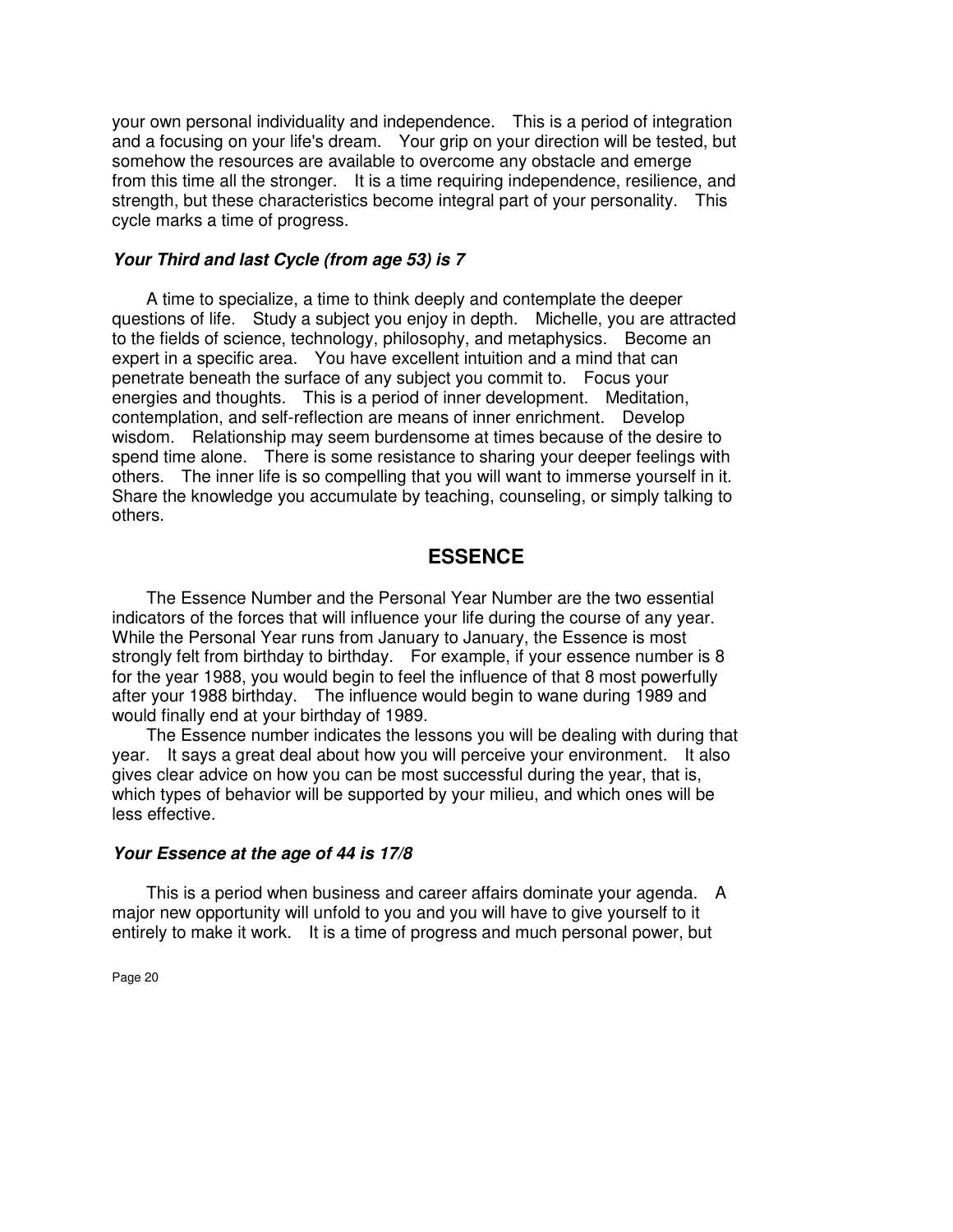the demands of the time are equally large, thus requiring careful planning and attention to detail.

 All business matters -- including personal economies -- will come under sharp scrutiny. Michelle, you will likely have more money than during previous years, but, conversely, you must be more careful with it.

 A new start can be made. You sense the need to grasp it. But you also are aware that it must be treated with great care. Therefore, be astute in all your business dealings. Major mistakes can be made if you are not careful, and they can affect you for some years to come. It a time of cautious use of power. You are being asked to develop wisdom in all your dealings.

 Balance -- in areas from your mundane affairs to your eminently important relationships -- is the key to your success. Keep a tight control on your bookkeeping, while providing strong leadership and gentle guidance to your family or close associates.

 It is also a time when old issues -- especially debts from the past -- surface with a vengeance, making it necessary to pay the piper before further progress can be made. The irony is that while you have greater resources, there are often equally large demands made of you.

 This is a time, too, when you will realize that you are a survivor. No matter what difficulties you have experienced in the past, this is a period when you can regain a sense of progress in career matters. You will feel that you are doing important work, and will be richly rewarded for it.

## *Your Essence at the age of 45 is 17/8*

(The Essence for age 45 is the same as that for age 44, as described above.)

# **PERSONAL YEARS**

 Your Personal Year number is a strong indication of the trends and circumstances you will experience during the year ahead. Your Personal Year cycles are based on the Universal Year cycles and therefore run concurrent with the calendar year. Transit and Essence cycles are based on the letters of your name and run from birth date to birth date.

 There are nine personal year numbers, which makes up a complete Epicycle. Each Epicycle reveals the progression or evolution of a specific part of your growth. Michelle, your progress along this Epicycle can be seen very logically, from the infancy or beginning of a growth period in your life, to the conclusion or culmination of that process. The 1 personal year indicates your first steps in a new direction. The years that follow indicate your progress along this path, concluding with your 9 Personal Year, which completes the cycle. Below is a description of your current Personal Year. It indicates where you are on the 9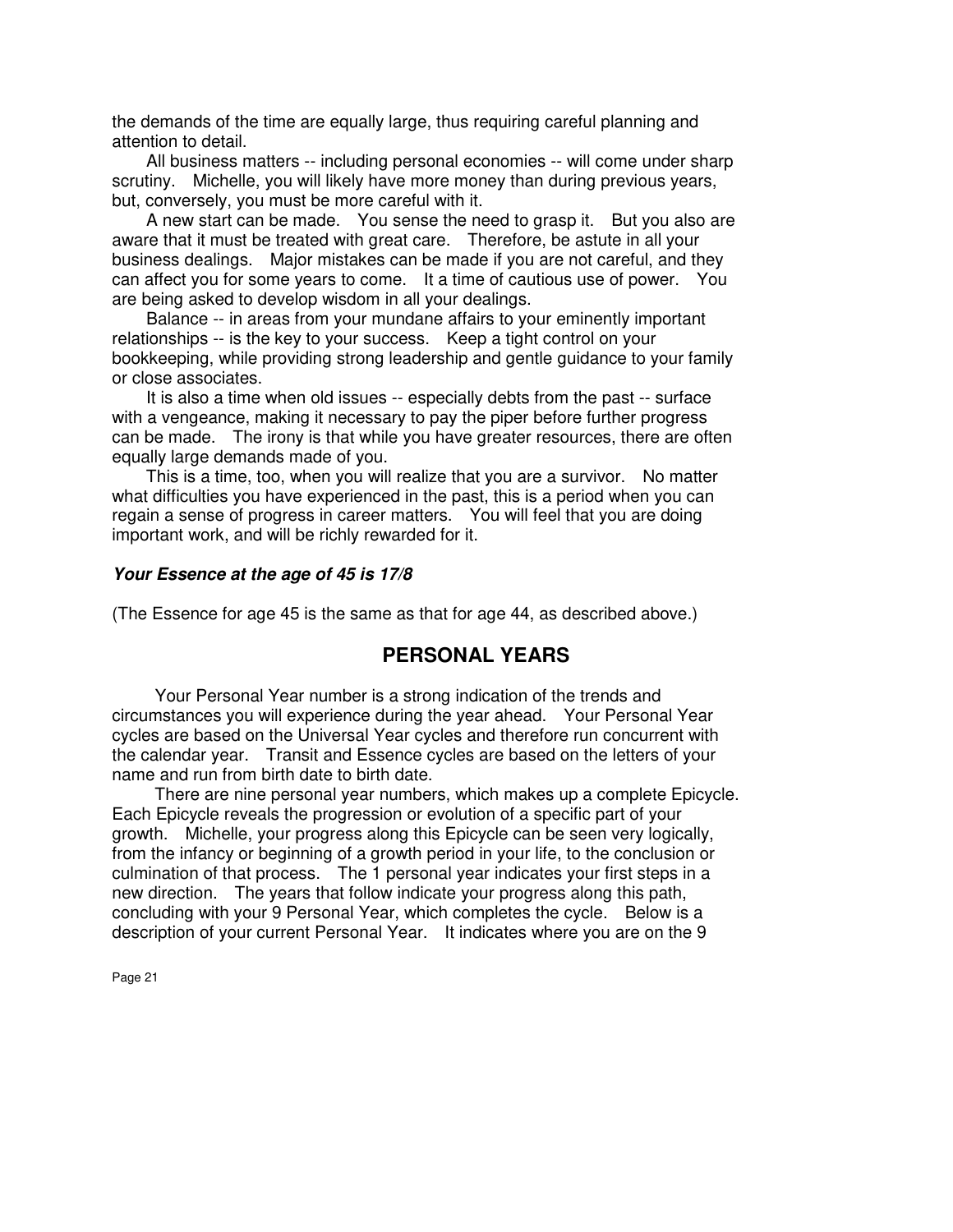year Epicycle.

 The Personal Years form the building steps that mark your progress through life.

#### *Your Personal Year for 2014 is 2*

 Michelle, this is a year to carefully protect and nurture your plans. You will be like a mother watching over her children, conscious of every threat, real or imagined.

 You need tact and cooperation to keep yourself moving forward. There will likely be confrontations with others, requiring a subtle and gentle approach. You will have to stay focused on your goals, yet use intelligent persuasion. Being forceful may work against you; compromises will work in your favor.

 You will be unusually sensitive and may wonder at times what happened to the drive and momentum you felt last year. This year requires something else from you now -- a delicate sense of balance and a willingness to go around obstacles, without losing sight of your goal.

 You may experience some emotional depressions and frustrations. The year is marked by struggle, but there are many opportunities to advance your plans.

This is a year of slow growth, requiring patience.

 Be discriminating in your associations and secretive about your plans. Don't talk too much about your ideas; be a bit secretive; guard yourself and your ideas. You are somewhat vulnerable this year.

 This is a good year to improve yourself through reading and research. Michelle, your growing awareness of the less visible and less obvious aspects of life will make you much stronger and better prepared for the future.

 You must be wise in all your relationships and associations this year. You are far more capable of establishing close, even life long relationships this year. Because sensitivity and openness are heightened, many people find their "soul mate" in a two year.

 May is the pivotal month in the year. You are extremely intuitive and sensitive. You are also self-reflecting and better able to influence your peers and situation through spiritual awareness. July brings a culmination of plans and a distinct step forward. August sees things become more concrete and brings a new beginning. September is emotional, requiring adjustments, tact, and inner resolve. The 2 year is a year of growth and advancement, but through gentle means, and the indirect use of your personal power.

#### *Your Personal Year for 2015 is 3*

 This is a year of expansion and personal growth, Michelle. It is a time of heightened personal expression. Creativity and artistic talent come to the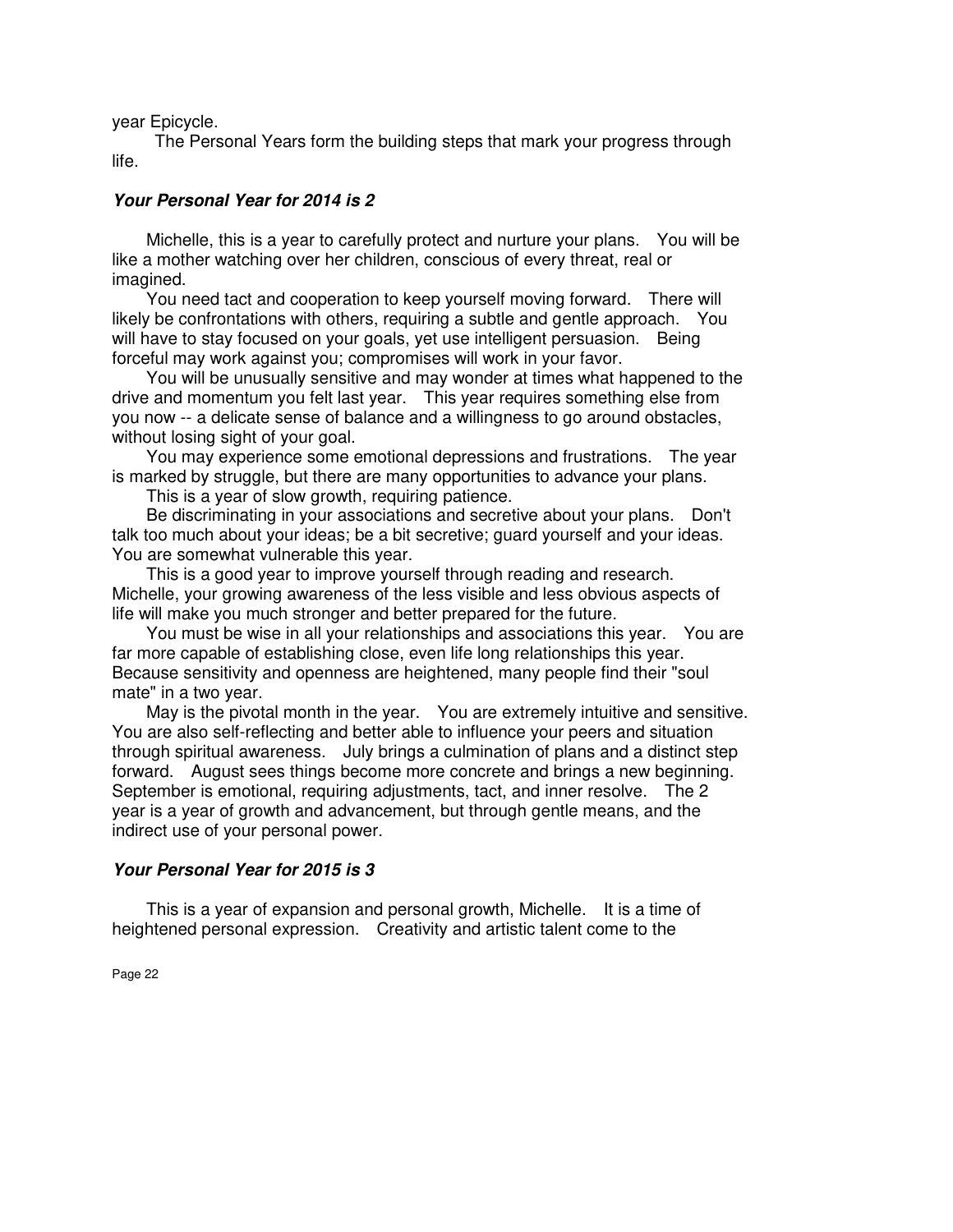forefront. You are lighthearted and drawn to all kinds of social events.

 More than most other years, you will entertain and be entertained. You meet new and exciting people. It is a time to appreciate all that you have.

 You are highly dynamic and charismatic. Your challenge is to avoid scattering your energies. You have a rare opportunity to bring forth new and creative ideas. But that requires discipline and focus.

 It is easy to be optimistic and enthusiastic this year and this may result in speeding up your projects. Yet there will be delays and disappointments unless your enthusiasm is based upon the reality of work and concentration.

This is a pleasant time in which friendship is enjoyed and love shared easily.

 This is often a good financial year, particularly if your creativity is well directed. Surround yourself with upbeat and positive people.

 Michelle, you may travel more than usual, which in all likelihood will be filled with exciting people and pleasure.

 Control this years tendencies towards glamour and extravagance, yet allow your self more room to enjoy and celebrate.

 You communicate well this year and are more capable of getting your ideas across.

Love is in the air.

 February brings changes; June sees the completion of a project and July signals a new beginning. August can be emotional, as can November.

## **PERSONAL MONTHS**

#### *Your Personal Month for January 2014 is 3*

 Michelle, January is a 3 Personal Month in a 2 Personal Year. Hence, the month brings you optimism and energy. The drive and enthusiasm that emerged during the second half of last year is still with you, along with a certain caution born of inner change and the emotional ups and downs that arose during the previous 18 months.

 You're aware of your need for support, cooperation, and advice. And this month, you find yourself establishing closer ties and better communication among those with whom you live and work.

 Michelle, you are also reflective and relaxed. Take time to play and laugh. Reach out to friends and loved ones. Communicate your ideas freely. You and your plans will be supported, which will heighten your optimism about the future.

 Romance is an important part of this months' experiences, and the chances are good that you may meet someone special.

#### *Your Personal Month for February 2014 is 4*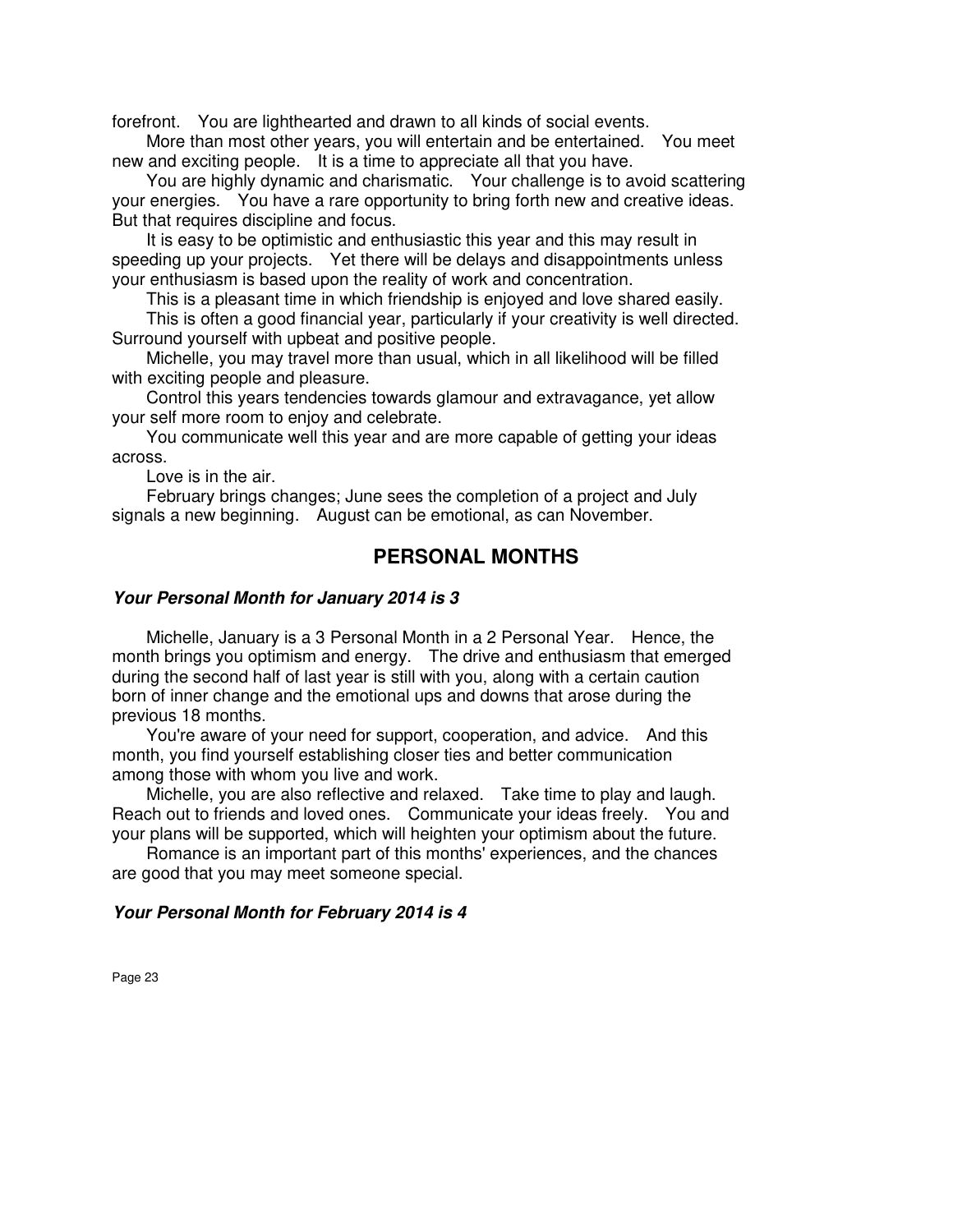Michelle, February is a 4 Personal Month in a 2 Personal Year. You will realize early this month that progress depends upon your willingness to work diligently and remain focused on details.

 You feel capable and confident, but as your effort increases -- and the hours pile up -- you may become frustrated with the slow response of others. Keep your nose to the grindstone, and if necessary put in overtime. Don't try to dodge the bullet; bite down on it and keep going.

 Meanwhile, be willing to cooperate, listen to others, and tactfully communicate your convictions, as well as your doubts.

 This is an excellent month to improve your financial position, particularly through better management. Through your consistent and patient effort, a raise or profitable business deal is also in the cards.

 Relationships tend to be a little shaky for most of this month. Michelle, you may be somewhat irritable and lack patience as a result of stress and emotional turmoil in your work-environment.

 Maintaining a well-ordered environment and avoiding procrastination will help you bypass much emotional stress.

#### *Your Personal Month for March 2014 is 5*

 Michelle, March is a 5 Personal Month in a 2 Personal Year. It brings some relief from last months' frustrating efforts to persuade others and to keep track of the details.

 This month will be hectic with some unexpected changes. Don't try to plan everything down to its final detail. Instead, be flexible and adapt to whatever comes your way.

 The expression "being in the flow", is instructive for most of this month and you will be astonished by coincidences in which timing is crucial. Don't make financially risky decisions, especially involving business. Checking and double-check all your facts before going forward with your plans. Be skeptical! However, your ability to promote yourself, your plans, or a product is enhanced.

 There will be many social events and opportunities. Take advantage of them. The chances of meeting new people who can support you in your endeavors are especially good.

 A letter or phone call from someone you haven't heard from in a long time may surprise you.

 It's high noon for romance, but be warned. You may not be as discriminating and cautious as you should be. Allow your rational mind to take a critical look at flattering admirer(s).

#### *Your Personal Month for April 2014 is 6*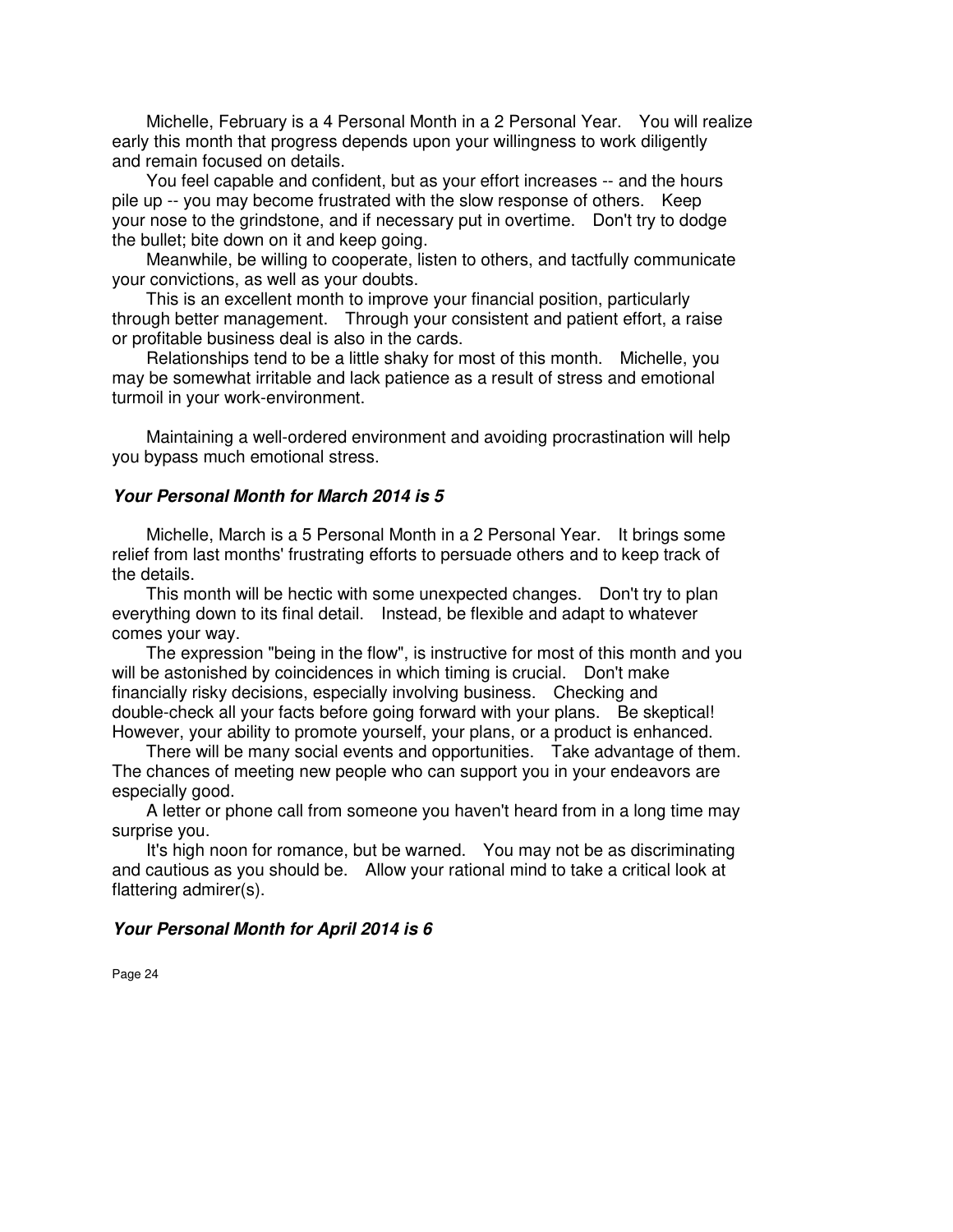Michelle, April is a 6 Personal Month in a 2 Personal Year. Matters of the heart come to the foreground.

Romance is now at the top of your list of opportunities.

 On the other hand, the month brings instability to outdated relationships, and some may end. You become aware of the need to let go of certain people, although final good-byes may not occur until July or early August of this year.

 Michelle, your family and friends need more attention and you will likely find yourself playing the roles of mediator, comforter, and counselor. You'll be the one to offer the proverbial shoulder to cry on this month. A younger person, particularly, needs your love and attention.

 Your career is guided favorably by the Force. There is an increase in your workload and responsibilities due to a promotion -- or one that may be in the offing. The change may well bring financial rewards.

This is a good time for finances, particularly those related to real-estate.

## *Your Personal Month for May 2014 is 7*

 Michelle, May is a 7 Personal Month in a 2 Personal Year. The combination leads to powerful self-discoveries and intuitive perceptions. It is a highly spiritual time, causing you to withdraw from the hustle and bustle of daily life. Your focus is inward. You find yourself contemplating the mystery of your own existence, your purpose in life, and your direction.

 You find yourself taking time off to read, meditate. Your interests are spiritual, not worldly. It's an excellent time to take a vacation, as long as you avoid group-activities.

 Social demands will make you irritable and out of sorts. Be with yourself or enjoy meaningful discussions with someone close to you. In this way, you may deepen your marriage or romantic relationship.

 It is a time for wisdom and insights, even premonitions and revelations that have little to do with intellectual effort, but are the result of heightened awareness and a free-flowing channel between your sub-conscious and your conscious.

Be particularly alert to your dreams and the direction and insight they offer.

#### *Your Personal Month for June 2014 is 8*

 Michelle, June is an 8 Personal Month in a 2 Personal Year. Now the time is ripe to reach out and receive some of the fruits of your labors. It is a harvesting time, but the rewards are still dependent upon good relations with co-workers. Ask for a promotion, or a raise. Let those in the right positions know that you value the recognition and respect they bestow upon you.

You are in the right state of mind to deal with some tricky personality-clashes;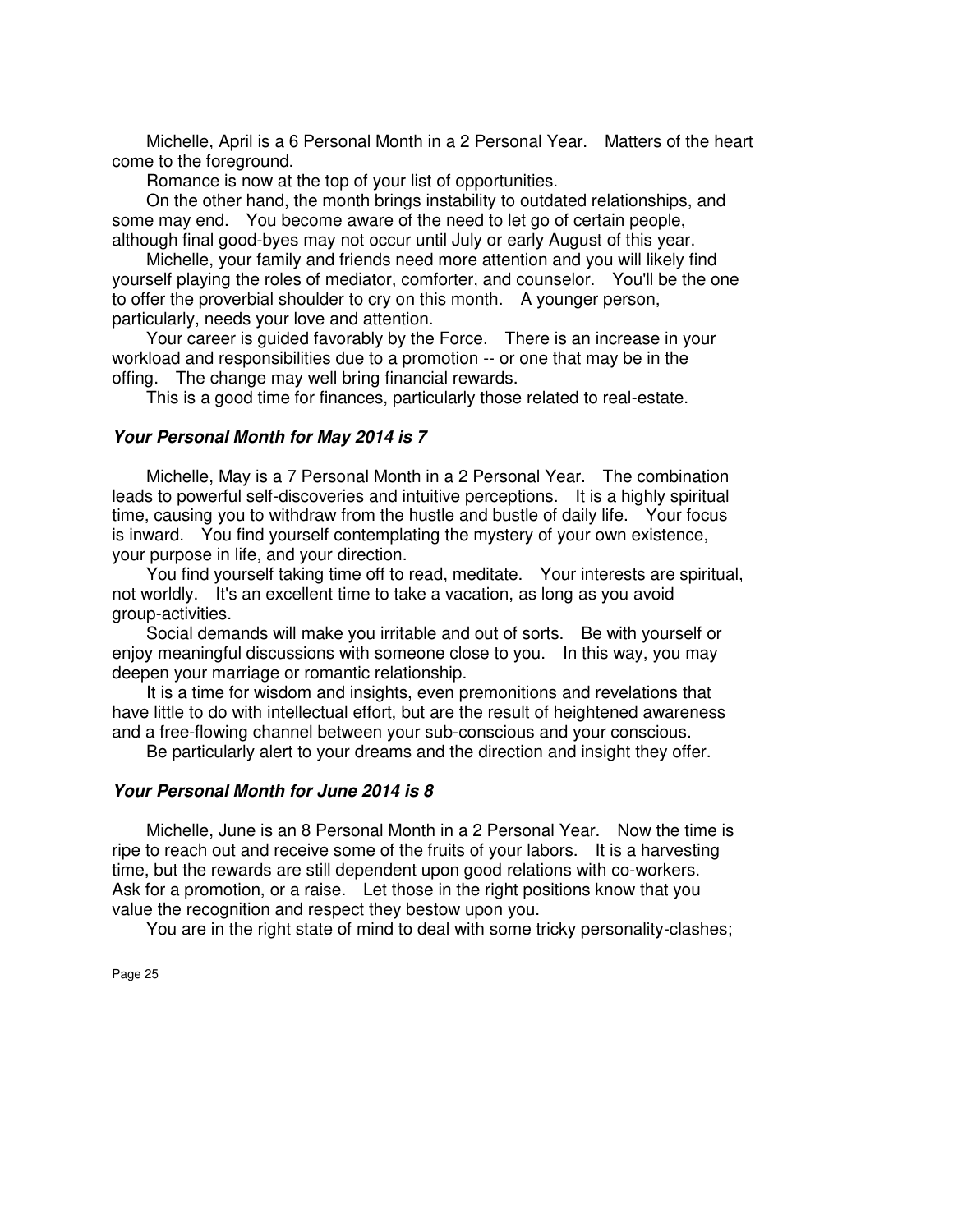solve communication problems; turn enemies into friends; and in many ways manipulate events through gentle persuasion. The numbers 2 and 8 allow you to handle sensitive issues with tact and diplomacy, as well as with authority and decisiveness. It is a good time for negotiations in every area of your life, personal as well as professional.

 Romance is very favorable, but can be spoiled by money issues. On the other hand, domestic affairs can be troublesome and can leave you feeling powerless unless you are willing to cooperate.

 Leave such issues alone for now. The domestic scene is better handled next month, when all dealings with relatives are easier and smoother.

#### *Your Personal Month for July 2014 is 9*

 Michelle, July is a 9 Personal Month in a 2 Personal Year and is both emotional and demanding. This is a month to take care of loose ends. Relationships that have been rocky of late will reach critical mass, to be worked out and deepened, or separated entirely. Actually, this is a testing period for relationships in all areas of your life. The 9 and the 2 combination -- both diplomatic, sensitive, and service oriented -- advises that you avoid confrontations. Work with issues quietly and patiently.

 At the same time, it is an excellent period to look inward and acknowledge your own needs and desires. Let go of all that you have outgrown, including people, situations, material objects -- anything that you have out-grown. This month is your opportunity to avoid becoming an emotional and/or material packrat. This is the time to empty your cup in order to make room for new gifts coming your way.

 This is a transition period. Michelle, you will likely experience deep emotions, even nostalgia and melancholy. At times, you may feel exhausted. Yet, such feelings are not altogether unpleasant. There is a cleansing and healing taking place at a very deep and personal level.

 You are not entirely conscious of all that is happening, and consequently you may not be able to express your feelings to others. You may sense that you do not fully understand yourself. Give it time and much will be revealed to you.

 An opportunity to be involved in a good cause may present itself and your sacrifice will actually help you achieve stability and inner strength.

 This is a good time financially. Some payment may be received for something you'd forgotten, or for reasons you do not expect.

 This is a month that requires balance: you are feeling emotional yourself, but at the same time you must also focus on the needs of others. If you indulge too much in your own feelings, especially self-pity, you will suffer more self-doubt than if you remain balanced between your own needs and service to others.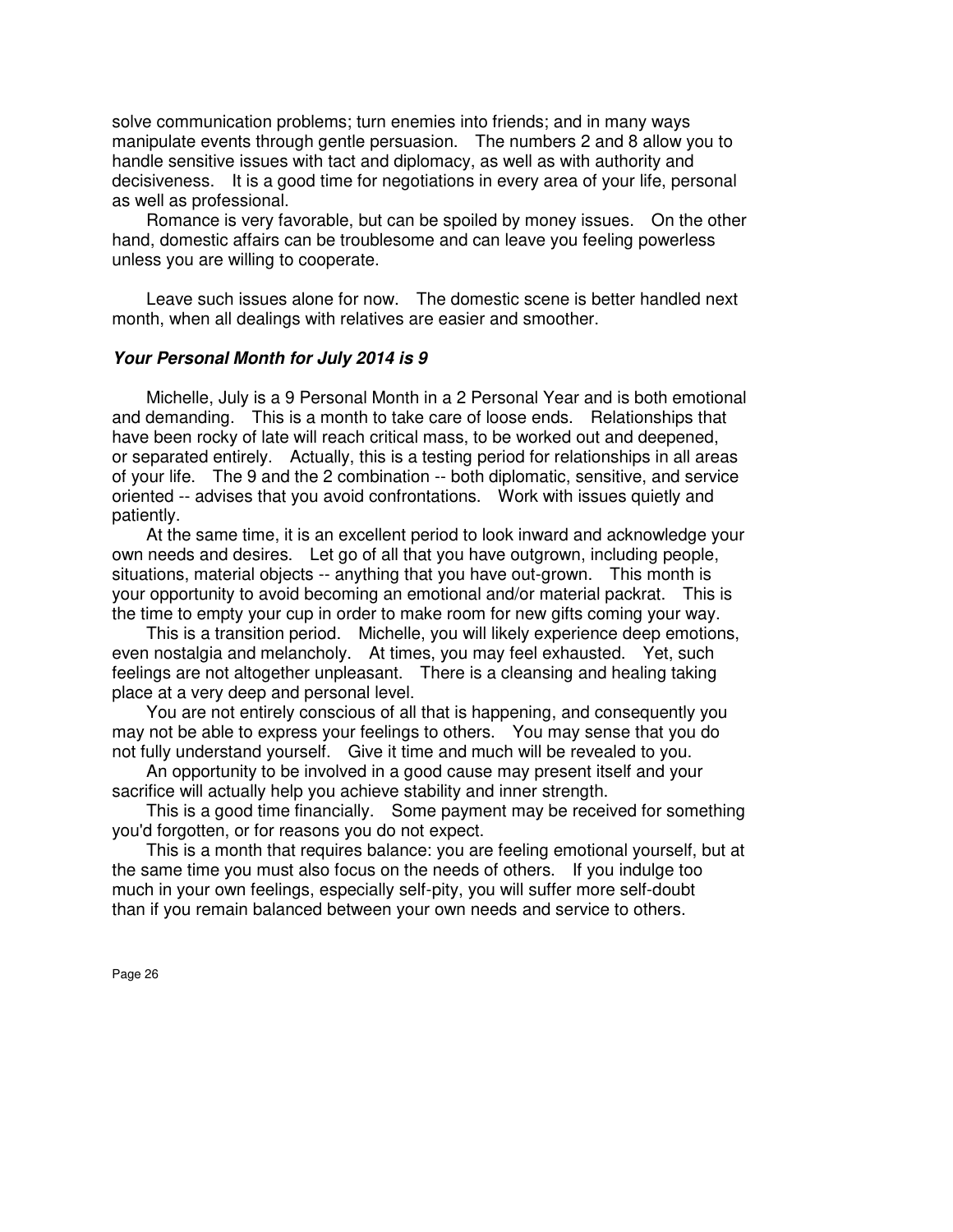#### *Your Personal Month for August 2014 is 1*

 Michelle, August is a 1 Personal Month in a 2 Personal Year. It brings new energy and a kind of restoration of life. There is a feeling of rebirth, excitement, a brightness in the air that wipes away the last residues of last month's bouts of gloominess and self-doubt. You want a change, a challenge, some goal toward which you can direct your enthusiasm.

Well, that's what this month will bring. A new project, career change, something new. Keep in mind, however, that you are planting seeds now that must be nurtured and cultivated over the next year or so. In other words, you must remain focused on this dream to nurture it properly over time.

 Don't take chances financially. Your optimism may make you impulsive and vulnerable. Remain cautious and research all propositions brought to you.

 Michelle, you likely will be introduced to new people and, if you are not already involved, one of them may evolve into a passionate romance. Here, also, the careful approach can save some future heartache. The child in you is very much alive, trusting and believing that everything is what it seems.

 While this is a very promising time for romance, keep in mind that a certain amount of rational examination is necessary to protect yourself. Wait until the end of next month before you surrender your heart to the person you are attracted to.

#### *Your Personal Month for September 2014 is 2*

 Michelle, September is a 2 Personal Month in a 2 Personal Year. The number 11 -- referred to in numerology as a Master number, and therefore highly charged, sensitive and intuitive -- is also prominent in your life now. You are extremely perceptive.

 Dreams are full of insight, and seemingly irrational and creative ideas should be examined seriously. Your most powerful asset right now is your inner antenna that is picking up vibrations that escape others.

 Your relationship with co-workers is fragile, but this is due largely to your enhanced sensitivity. Don't take your emotions too serious. Increased sensitivity magnifies and exaggerates emotions. If you fixate too much on them, you'll do yourself a disservice. Overlook slights and let things pass without retort. People will come around.

 Romance is still strong, but you must remain realistic. Last months' excitement and infatuation has given rise to self-examination. As with co-workers, long-term relationships and friendships are fragile right now. Again, be skeptical of your emotions; it's quite possible that you are making mountains out of mole hills.

Cooperation, tact, patience, tolerance, and forgiveness are the key-words to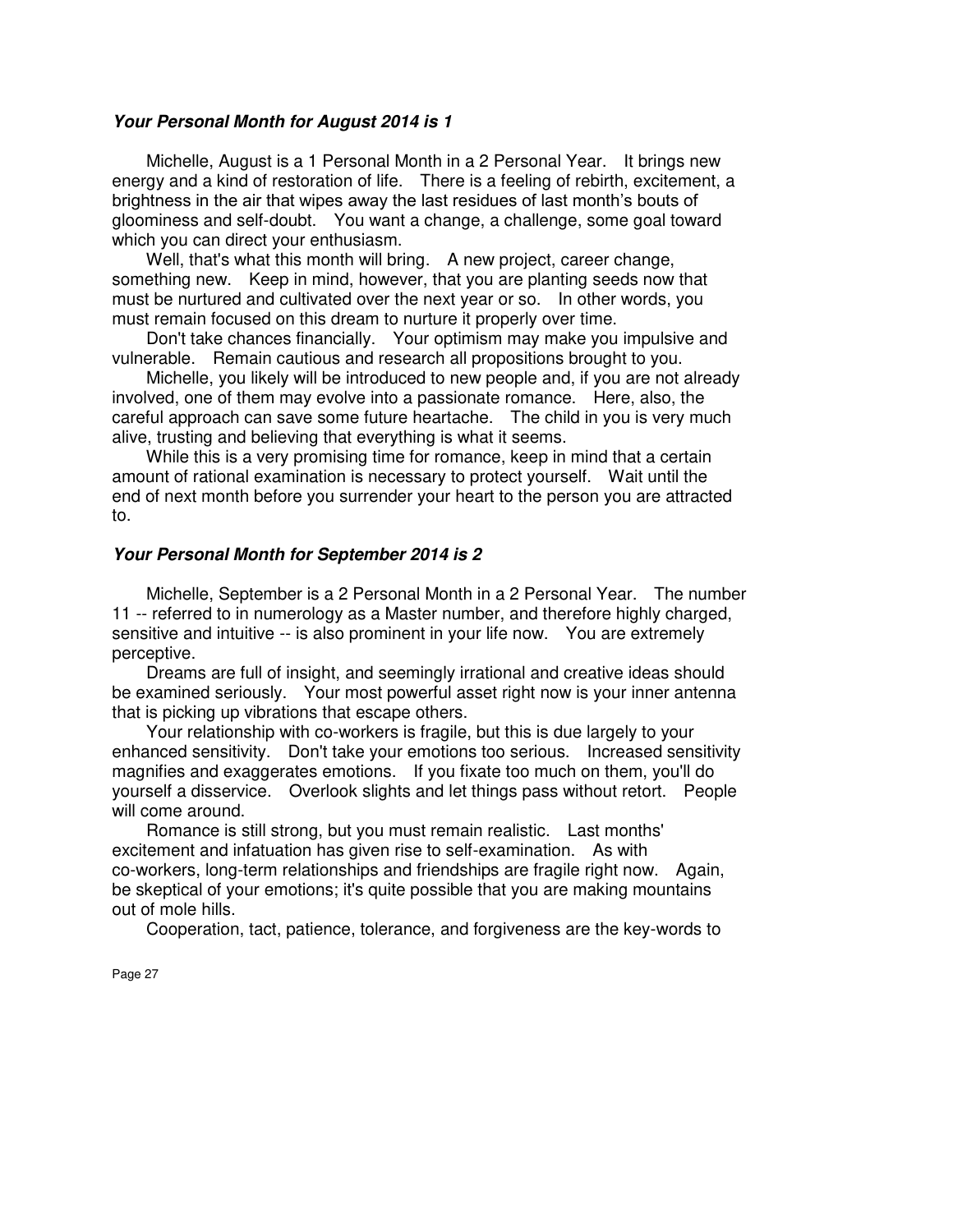make this month pleasant and successful.

#### *Your Personal Month for October 2014 is 3*

 Michelle, October is a 3 Personal Month in a 2 Personal Year, and you need a break. If possible, take some time off to recharge your batteries. You need sunshine, relaxation, fun, and laughter with friends. The only career aspects that are favorably highlighted are those related to creativity, and inspiring and motivating those with whom you work. It's a good time to express the thoughts and ideas that you've been thinking about for the past several months. You can make a favorable impression on superiors, even with ideas that are a little daring.

 Avoid stress and working under pressure now. The next five months give you the strength to survive and even prosper under pressure, but avoid stressful situations this month.

 Postpone important financial decisions if possible, unless they have to do with "fun projects", such as travel, exercise equipment, creative endeavors, and the like. A modest amount of gambling can be healthy and has a better chance of paying off this month than most other months.

 Romance is light and playful. Again, postpone important decisions in the area of romance.

#### *Your Personal Month for November 2014 is 4*

 Michelle, November is a 4 Personal Month in a 2 Personal Year. It's definitely time to get down to business, to focus on work, and finish anything that's been left undone. Pay attention to the details; don't procrastinate; don't cut corners. Get the picture?

 You are laying a foundation for the future, proving to yourself and others that you are worthy of the responsibilities and challenges you have taken on.

 Your energy is strong and focused. You can concentrate even when work becomes routine and boring. You are in a crucial stage in your life, but you've got the energy and a take-no-prisoners attitude that will lead you to success.

 The best way to balance such determination is to get in touch with nature: take a walk in the woods; sit at the edge of the lake; feel the earth and your connection with it.

 If you have recently become involved in a romance, this month will bring commitment and stability to the relationship.

#### *Your Personal Month for December 2014 is 5*

 Michelle, December is a 5 Personal Month in a 2 Personal Year and brings changes and restlessness. You feel a need to be with others, to be social, to